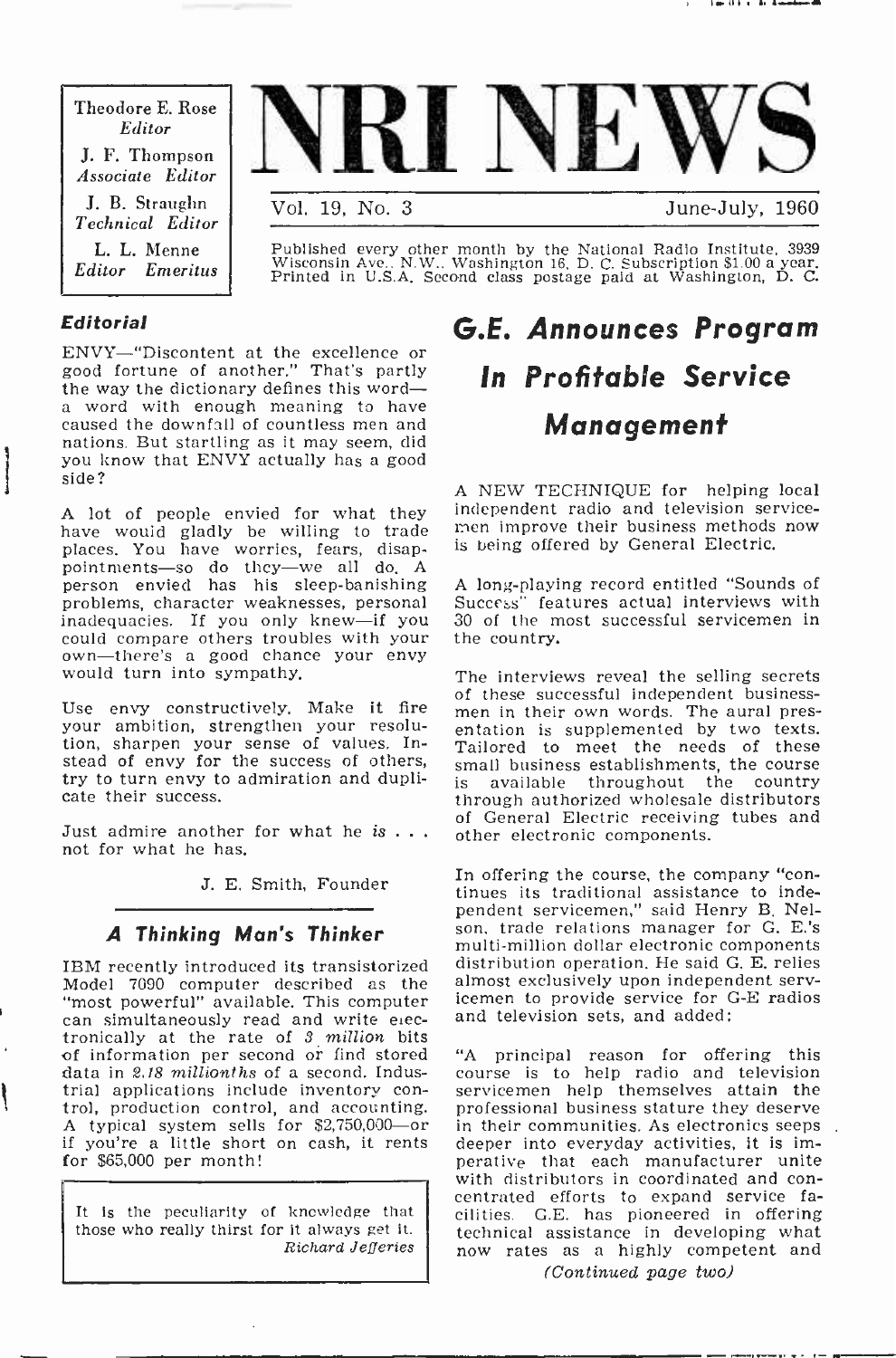#### Profitable Service Management-from page one

efficient electronics service industry. We recor<br>hope that our new course in business ning. hope that our new course in business management methods will provide the basis for an even stronger and broader Successful selling techniques feature the service industry. service industry.

associate professor of business organization at Ohio State University, and produced by the McGraw-Hill Publishing<br>Company under G-E sponsorship.

In addition to the LP record entitled achievement attesting to a comprehensive "Sounds of Success." the course includes understanding of and training in efficient. "Sounds of Success," the course includes a 104 -page book on "Sound Business Practices" and a 64-page text on "Selling Electronic Service."

call cost analysis, inventory, credit organ-<br>ization, various forms of organization,

 $-nr$  i

record-keeping, taxation and cash plan-

He said the new course was prepared tomer relations, use of basic market re-<br>under the direction of Dr. John K. Pfahl, search information in selling, customer<br>associate professor of business organiza- grievances, guarantee Successful selling techniques feature the as special offers, seasonal planning, cussearch information in selling, customer grievances, guarantee policies, customer contacts, and advertising campaigns.

> Satisfactory completion of the course earns the service dealer a certificate of achievement attesting to a comprehensive modern business methods.

The text on business practices covers distributors. These wholesalers are being methods of planning expansion, shop op- encouraged to work closely in assisting erations, overhead costs, pricing, service dealers with busine The course is being offered through authorized General Electric electronic parts.<br>distributors. These wholesalers are being<br>encouraged to work closely in assisting<br>dealers with business problems—and, in<br>some cases, to spon in business management for dealers.

-n r i

## HOW TO CHANGE A NEEDLE\*

Phonograph Service Requires Diverse Needle Replacement Techniquex

Today, the ability to change any of the The illustrations presented here show many kinds of phonograph needles quick- the principal needles used with typical ly and efficiently is an indispensable skill. cartridges. When called on to replace In addition, the service technician must what often appears to be a faulty or In addition, the service technician must what often appears to be a faulty or be able to locate the source of trouble worn needle, the alert serviceman must be able to locate the source of trouble in the needle -cartridge area, and come up with a fair estimate of how often a needle needs changing.

Popularization of stereo is making the friction-fit needles are firmly seated so. job even more complex. Consequently, what once was a simple chore performed by almost anyone in the home, is rapidly becoming a more complicated task.

For example, in changing almost any needle, the technician is faced with two problems. He must know how to remove and replace needles in all kinds and  $\frac{p}{th}$ makes of cartridges, and he must get.<br>the correct needle in the proper cartridge.<br>Fortunately, there are only about eight  $\frac{1}{100}$ Fortunately, there are only about eight ways in which needles are held in the

\*Reprinted from HLECTRONIO THCHNICIAN, Feb-<br>ruary, 1980; copyright Electronic Technician, Inc.,<br>480 Lesington doe., New York 17, N. Y.

In the past decade high fidelity has be- cartridge of playing arms of either mono-<br>come as commonplace in the American phonic or stereo turntables and record home as the gramophone was a genera-<br>tion ago, placing increased responsibilities screw-mounted, slide-in, snap-in knurled<br>and demands on the sound technician. knob, crank type and friction hold. cartridge of playing arms of either monochangers. These include snap-on, plug-in, knob, crank type and friction hold.

> The illustrations presented here show cartridges. When called on to, replace be able to tell whether the difficulty is in the needle or in the cartridge.

> In such cases, always make sure that that all movements of the stylus tip are transmitted to the cartridge elements.. When the needle becomes loose, an intermittent garble sound often is produced.

> Needles of the screw-in and snap-in type present a distinct problem. The forward part of the needle must be engaged In. the yoke-type coupling which is attached! directly to the cartridge element. If these-<br>needles are not properly secured to theyoke, intermittent garble or no sound! at all will result.

> In reluctance type cartridges, such as the GE, the technician should make sure (Continued, page thirteen)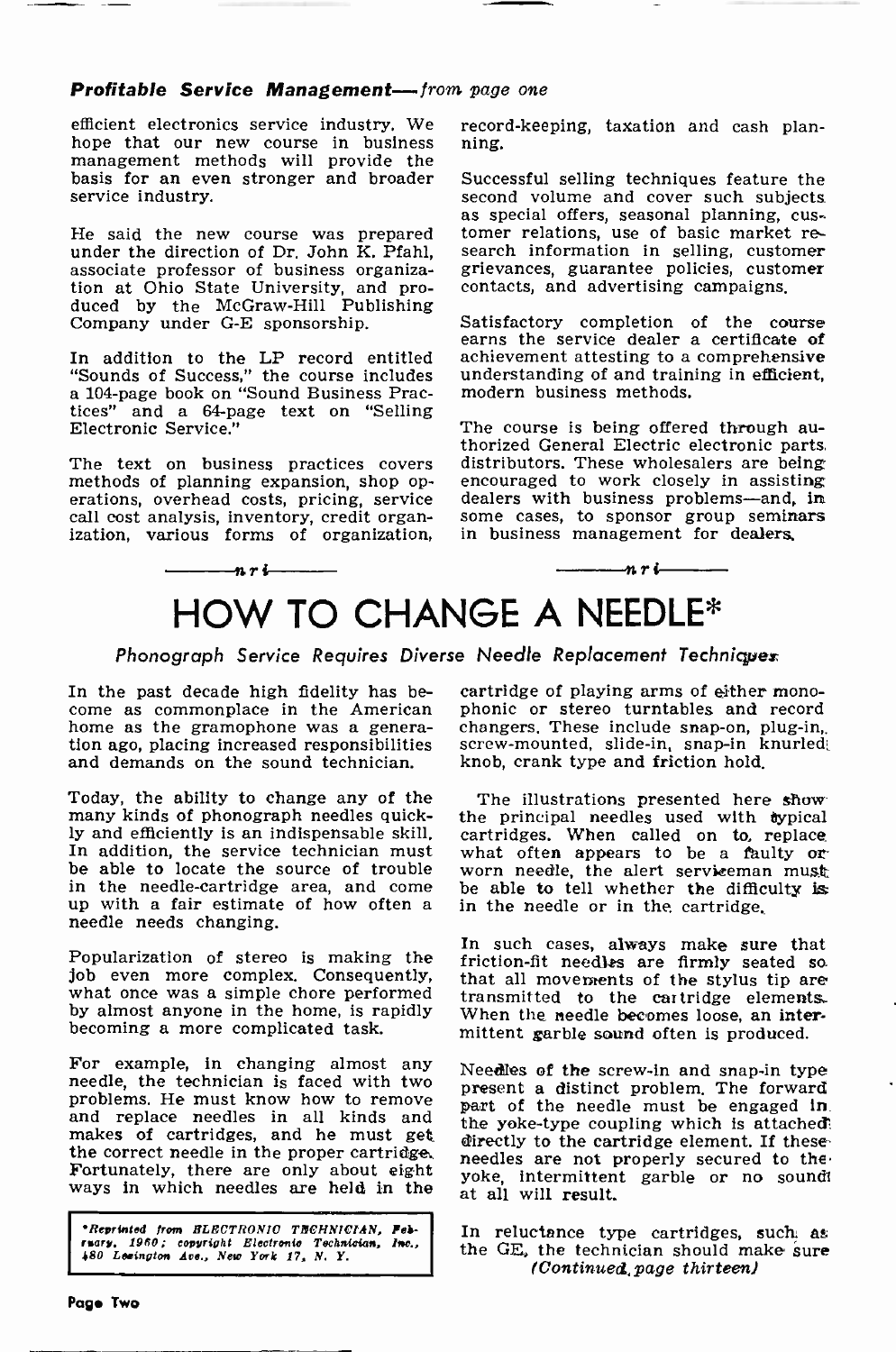## The NRI Model 290 Portable Transistor Receiver

#### By J. B. Straughn Chief, NRI Consultation Service

This receiver, now available through the NRI Supply Division, (see page 30), is one of the most remarkable we have ever seen.<br>The sensitivity and selectivity are more<br>than adequate for local stations and at<br>night I have even been able to pick up some distant stations. Unlike more miniaturized transistor receivers the tone is surprisingly good due to the relatively large 4-inch<br>speaker, Most of the "pocket sized" transis-<br>speaker fewer stages are necessary as can speaker. Most of the "pocket sized" transistor sets use a 2 -inch speaker. These small speakers produce rather tinny sound quality and are quite insensitive, requiring con- siderable audio power to produce a reas- onably loud sound.



Figure 1A. (Phaso). This is the top of the Model 290 chass'c.



The chassis of this neat appearing Transistor Portable is shown in Fig. IA and Fig. lB page four. While the bottom of the chassis might appear crowded, there is actually plenty of room and if the receiver is built according to instructions no trouble will be encountered.

Partly because of the "large" 4-inch be seen in the complete schematic in Fig. 2. Transistor  $Q_1$  is used as a combination mixer oscillator,  $Q_2$  as the IF-1st AF amplifier and  $Q_3$  is used as the audio output amplifier.  $Q_4$  is also a transistor, but with its base and emitter tied together, it acts as a crystal diode and functions as the second detector.

Actually then, this is a three transistor type circuit. With only three transistors how it is possible to get such good results? This is due in part to the use of high quality transistors, matched coils and to the large physical size of the loop antenna. Just as important are the optimum operating voltages used and reflexing of the IF

| Index                                                    |             |
|----------------------------------------------------------|-------------|
| Article                                                  | Page        |
|                                                          | 1           |
| How To Change A Needle                                   | $\mathbf 2$ |
| Model 290 Portable Transistor                            | 3           |
|                                                          | 8           |
| Converting To Stereo                                     | ۰           |
| Special Sale! Model 12 VTVM                              | 16          |
| Understanding Capacitor Action                           | 21          |
| NRI Alumni News, Chapter Chatter                         | 26          |
| Order Coupon, Portable Transistor<br>Receiver<br><b></b> | 31          |

Page- Th<del>ro</del>e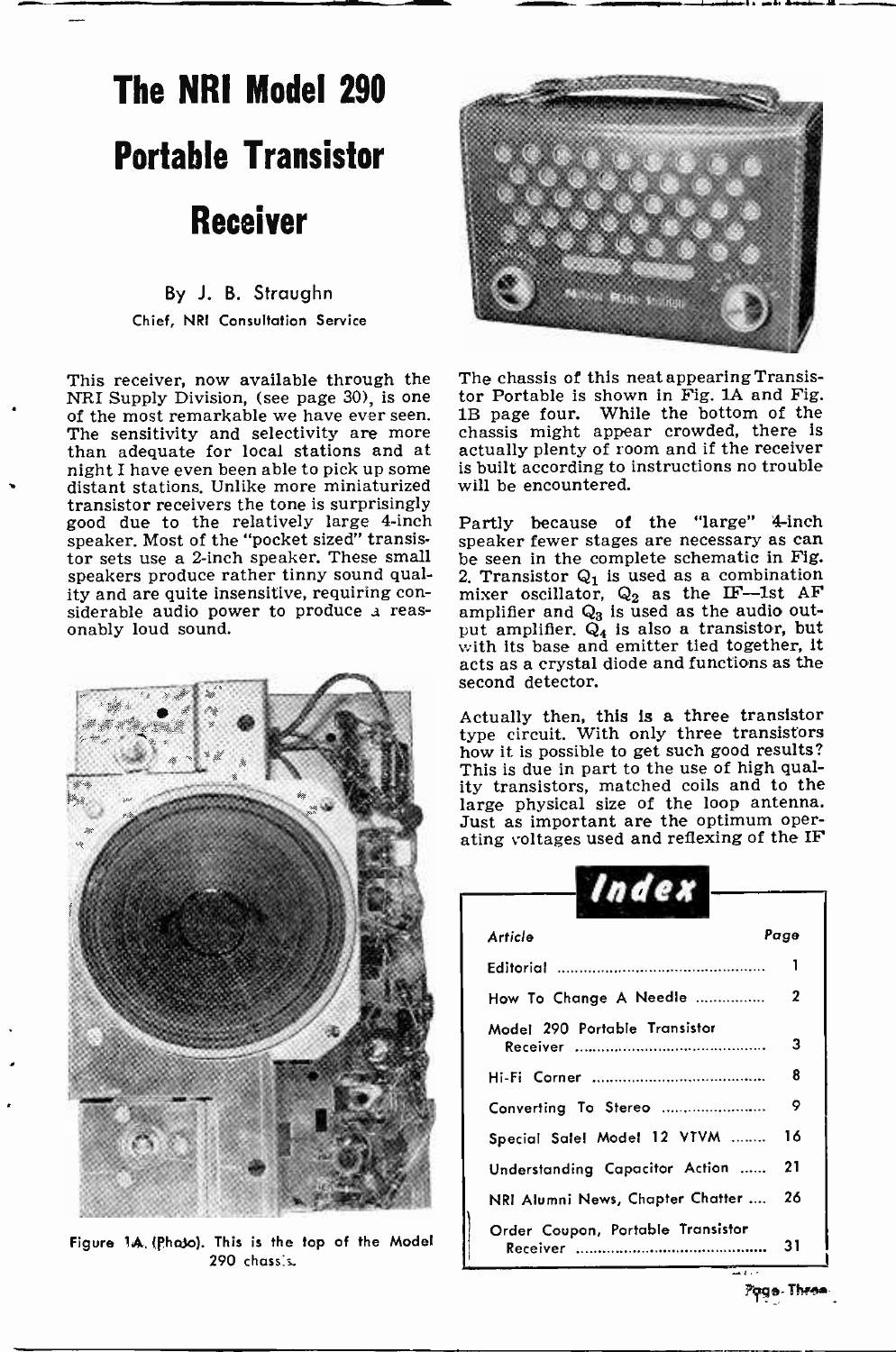

Figure 1B (Photo). Here are the parts located on the bottom of the chassis.

This "reflex" is actually an old type circuit<br>used 30 years and more ago in the early tube receivers when a tube might easily this determines the stage gain and the cost a day's wages. These circuits were dropped as soon as tube prices came down right and were subject to very serious crosstalk. With today's transistor circuit, operation is quite straightforward. The only noticeable difference from conventional operation is that the volume can only be reduced to a whisper (not cut off entirely) on very strong local stations. The transistor the base will be slightly more<br>reason for this will be explained later when thegative than the emitter. In other words reason for this will be explained later when the operation of the stage is discussed.

A transistor like a tube must he biased for correct operation.  $Q_1$ ,  $Q_2$ , and  $Q_3$  use a common emitter circuit which corresponds circuit -wise to the grounded cathode tube circuit, where signals are applied between the control grid and cathode. Here the signals are applied between the base and the the comparison further as it will only lead to confusion. In the tube, electrons are emitted by the cathode and in their flow to the plate are controlled by the grid to plate voltage. In these transistors, which are of the PNP type, electrons flow from the negative side of the battery to the collectors and leave by way of the emitters. This is exactly opposite to electron flow in a tube so you can see why we cannot use tube circuitry explanations when discussing transistors.

Now, of course, the emitters emit but, in the case of the PNP transistor, holes rather than electrons are emitted into the base region. This permits the flow of electrons in the external circuits. I have found it easier and better to simply speak of cur-<br>rent flow in the circuits, disregarding en-<br>tirely the direction of electron flow, except when electron flow direction is needed to determine the polarity of dc voltage drops<br>in the circuit. The emitters do emit so we will just talk about the current flow, ignoring its direction when possible. With NPN transistors, the emitters actually emit electrons and with them electron flow can be considered. However there are so many sets using both NPN and PNP transistors that it becomes easier to always think in terms of "current" flow, moving from the chassis, to the emitter, into the collector and to the ungrounded side of the power<br>supply. This requires some revision in This requires some revision in thinking for those used to tracing electron flow through tubes but it's not too hardtry it.

stage so that it acts simultaneously as an and the collector voltage. With PNP tran-<br>IF amplifier and as a first AF amplifier. sistors the voltages are negative with re-<br>spect to the chassis. The opposite is true In a transistor we have three important voltages. These are the base, the emitter, and the collector voltage. With PNP transistors the voltages are negative with rein the case of NPN transistors. The forward emitter bias is quite important as amount of collector current. If this bias is excessive. too much collector current will flow and the transistor will be damaged. If the emitter bias is too low, stage gain will fall off. Either too little or too much bias will cause distortion.

> The emitter bias is the difference between the emitter and base voltage. In the PNP transistor the base will be slightly more the emitter is positive with respect to the base. There are a number of ways of obtaining this bias. In the three transistors in the Model 290, a combination of fixed and self bias is used. Look at the circuitry of  $Q_1$ . Note the voltage divider formed by  $R_3$ and Ro. This sets the base to chassis voltage. Electrons flowing from the emitter to chassis produce a voltage drop across R4, which also makes the emitter negative with respect to the chassis. The difference in these two voltages is the emitter forward bias.

In the same way the voltage drop across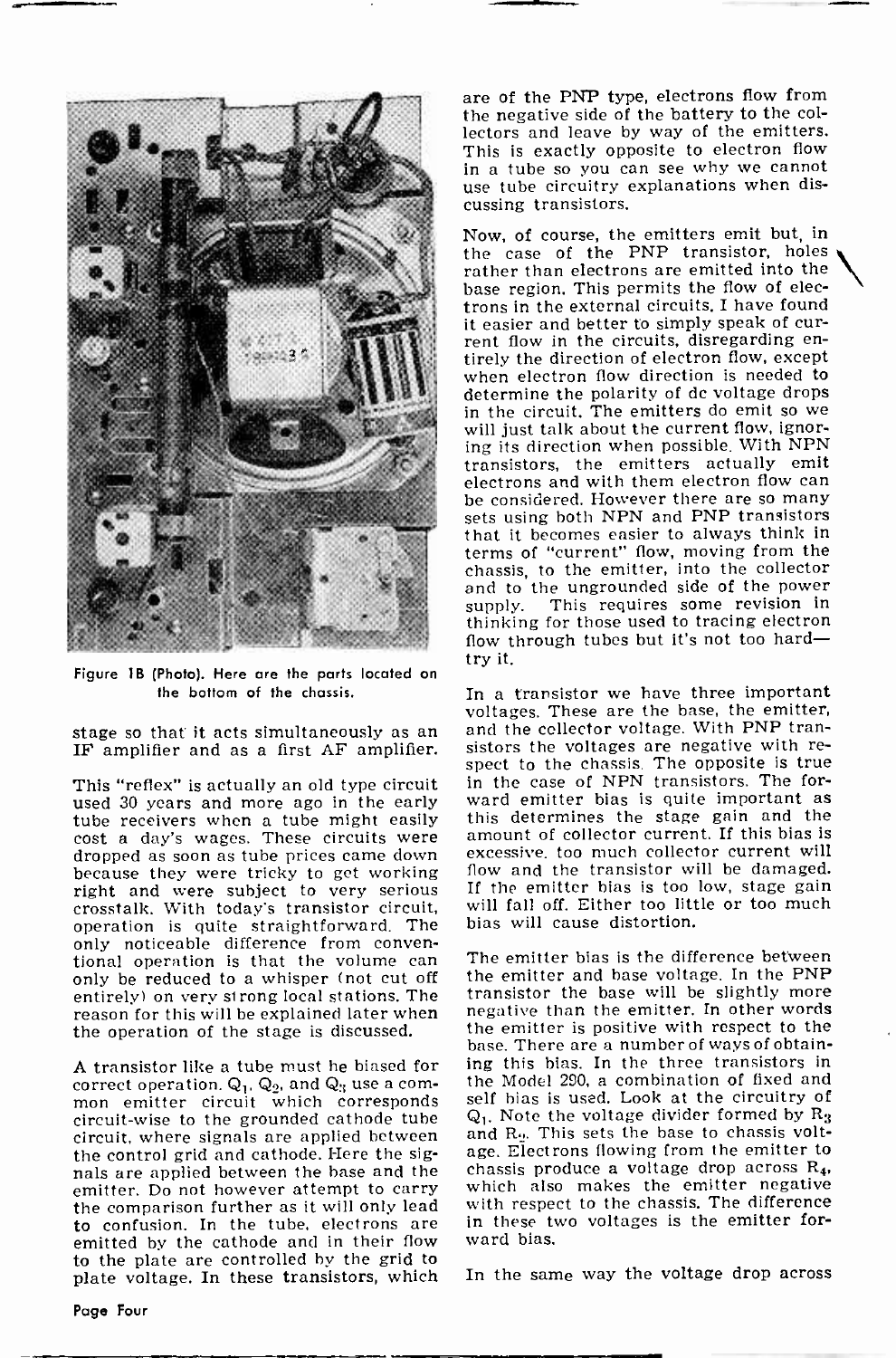

 $\bullet$ 

Figure 2. Schematic diagram and operating voltages of the Model 290 transistor receiver.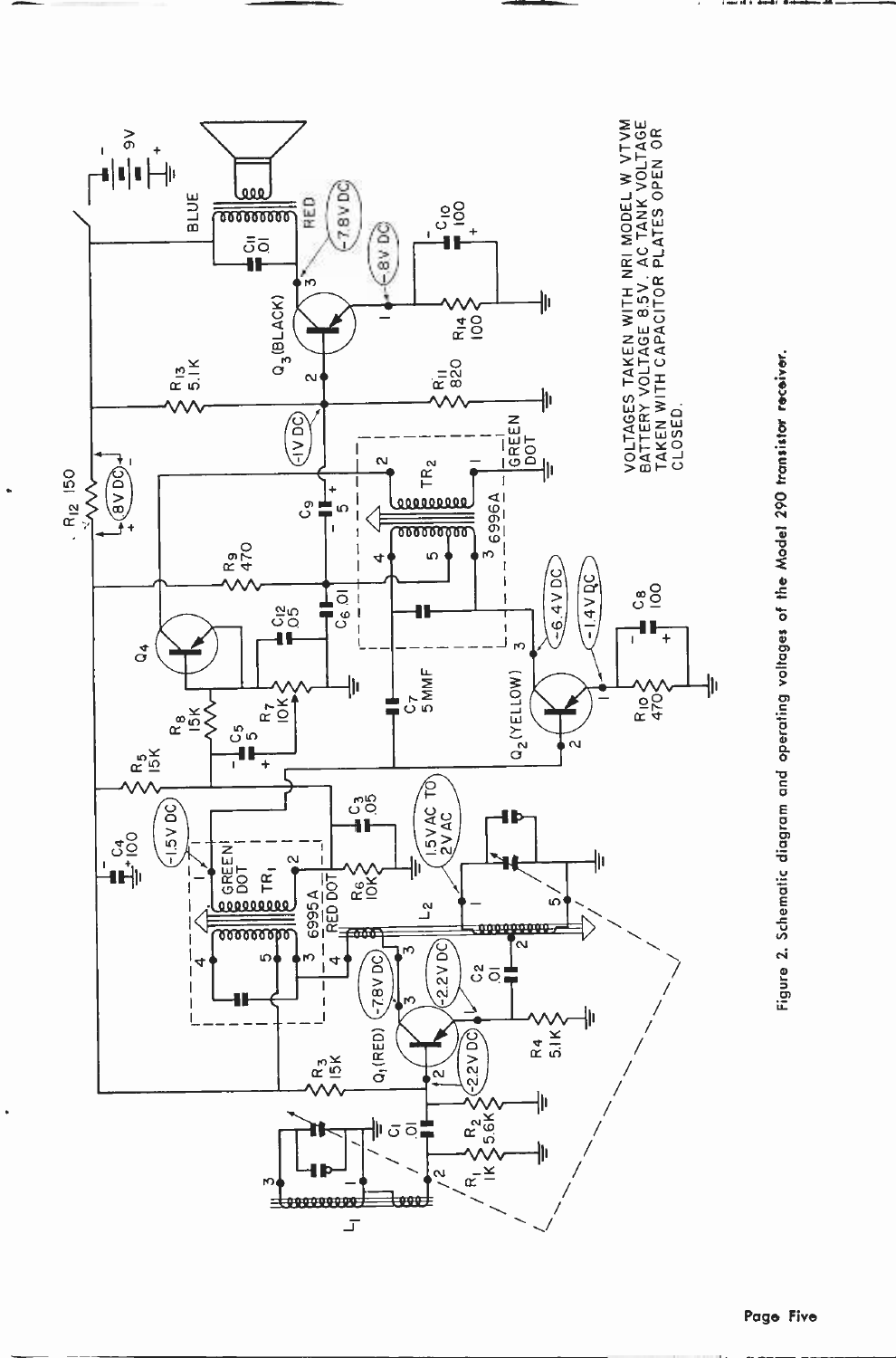$R_6$ , controlled by  $R_5$  and the series  $R_8$  and  $R_7$  in parallel with  $R_6$ , sets the base voltage for  $Q_2$ . Self bias is produced by the tion on very strong signals takes place.<br>drop across emitter resistor  $R_{10}$ .  $R_{13}$  and This happens in most i-f amplifiers whether drop across emitter resistor  $R_{10}$ .  $R_{13}$  and  $R_{11}$  produce the base voltage for  $Q_3$  while  $R_{14}$  determines the emitter voltage.

Now let's trace the signals through the set and see just how it works. As in any receiver, passing Radio waves will induce voltages into the loop antenna and at the resonant frequency a large current flows in the resonant circuit. An rf voltage at the resonant frequency is induced into the secondary of  $L_1$ . This is applied across  $R_1$  by by and also  $C_1$ - $R_2$ . Variations in voltage across sid  $R_2$  will change the forward emitter bias it. There is no i-f voltage across  $R_9$  because of  $Q_1$  with resultant changes in collector current.

Variations in collector current through the primary of  $L_2$  will induce a voltage into the tuned oscillator tank which will be shock excited into oscillation at its resonant control. The effect frequency  $\Lambda$  portion of this voltage is causes no trouble. frequency. A portion of this voltage is tapped off the oscillator coil and fed to the emitter of  $Q_1$  through  $C_2$ . The re-<br>sulting variation in the emitter voltage lector load in the i-f amplifier stage. The<br>causes further variations in collector cur-<br>i-f signals in the primary of TR<sub>2</sub> induce rent at the oscillator frequency and the voltage in the oscillator tank is further reinforced and the transistor continues to resulting audio signal is developed across<br>oscillate the volume control R<sub>7</sub>. By adjusting the oscillate.

The two signals being fed into  $Q_1$  (the incoming Radio signal and oscillator signal) are mixed in  $Q_1$  which is biased to act as a detector.

The difference frequency (455-kc) is the <sup>i</sup>-f signal and carries the original station modulation. This signal in 3-5 of the pri-<br>mary of the first i-f transformer sets up a large circulatory current in the entire primary which is tuned to 455-kc.

The 455-kc i-f signal in the primary induces a voltage at this same frequency into the secondary of  $TR<sub>1</sub>$ . This is applied bethe secondary of  $H_1$ . This is applied be secondary and the signal current flowing<br>tween the base and emitter of  $Q_2$ , the path the poice coll actuates the voice to the emitter being through  $\tilde{C}_3$  and  $C_8$ . The signal is amplified by  $\overline{Q}_2$  and appears conservation across the primary of TR<sub>2</sub> which is also by

#### $IF$  .

"Well, friend," said the psychiatrist, "I think we have your kleptomania under control now."

The patient smiled gratefully and got up Take coupling capacitor  $C_5$  for example.<br>to leave. In a tube type set the audio coupling cato leave.

"However," said the doctor, "if you do have a value as low as .001-mfd. and cer-<br>have a relapse, will you pick up one of tainly would not be greater than .01-mfd. have a relapse, will you pick up one of those little transistor radios for me?"

tuned to the if frequency. The operation of  $Q_2$  is not absolutely linear and some detection on very strong signals takes place. of the tube or transistor type. It is usually unnoticed because the impedance of the output circuit at audio signals is low and because an audio signal cannot be transferred from the primary to the secondary<br>of an i-f transformer. However, if you trace out the collector circuit of  $\mathsf{Q}_2$  you will see that the collector current flows through 3-5 of the TR<sub>2</sub> primary and<br>through R<sub>9</sub> and R<sub>12</sub> to the battery. R12 is<br>bypassed to ground by C<sub>4</sub> but R<sub>9</sub> has con-<br>siderable audio voltage developed across<br>it. There is no i-f voltage across R<sub>9</sub> because of the bypass action of  $C_6$ . The audio across  $R_9$  is fed to the base of  $Q_3$  through  $C_9$ without going through the second detector and volume control. The signal at the loud speaker will be at a very low level but cannot be lowered to zero by the volume control. The effect is unusual but actually

Now let's see why we have an audio collector load in the i-f amplifier stage. The a voltage into the secondary. This i-f signal is applied to the diode rectifier  $Q_4$  and the resulting audio signal is developed across volume control the signal between the<br>movable arm and ground is applied through  $C_5$  and the secondary of TR<sub>1</sub> to the base of  $Q_2$  and through the chassis and  $C_8$  to the emitter.  $Q_2$  amplifies this audio signal in the unusual manner and it apbears across  $R_9$ . Thus  $Q_2$  acts both as an i-f amplifier and first AF amplifier. The signal across  $R_9$  is coupled to the base of  $\mathsf{Q}_{3}$  through  $\mathsf{C}_{9}$  and to the emitter through  $C_4$  and  $C_{10}$ .

Again the signal is amplified and the audio<br>current in the collector circuit passes through the primary of the output transformer. This induces a voltage into the through the voice coil actuates the voice coil and cone into motion reproducing the audio sounds just as they were picked up by the microphone at the broadcast station.

You will note in examining the schematic that the values of bypass and coupling capacitors seem to be abnormally large by comparison to those used in tube receivers. The difference is due to the impedances in the transistor receiver.

Take coupling capacitor  $C_5$  for example. pacitor following the volume control might Here, however, we are using a 5-mfd eleo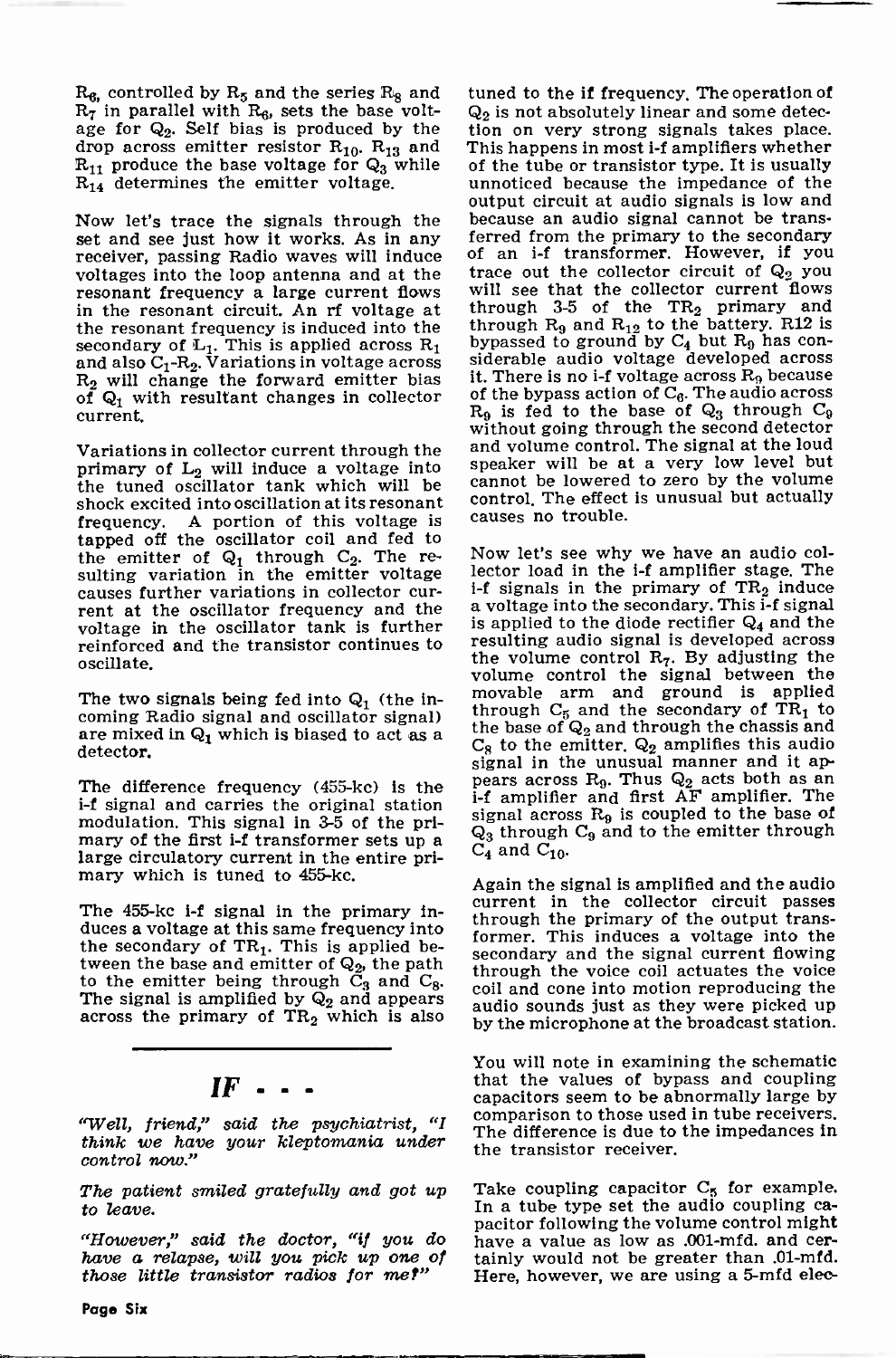pared to 10 megohms. Therefore practically all of the signal in this voltage divider consisting of  $C_3$ ,  $R_3$  will be dropped across R<sub>3</sub> where we want it.

In Fig. 2 the load into which  $C_5$  feeds is a 10K-ohm resistor  $(R_6)$  shunted by a .05mfd capacitor. It is obvious that if  $C_5$  had a value of .001 that practically all of the audio signal would be dropped across it and almost none would appear across  $R_A$ for application to the base of  $\mathbb{Q}_2$ .



Figure 3. Typical R -C Coupling for a triode tube. Note the values of C3 and R3 as compared to C5 and R6 in Fig. 2.

Also notice that  $R_7$ , the volume control, is shunted by a .05-mfd capacitor. Such a capacitor across the volume control in Fig. 3 would practically act as a short circuit due to the large value of  $R_2$ . In Fig. 2<br>however, the reactance of  $C_{12}$  is high at audio frequencies compared to  $R_7$  so it does not act as an AF bypass. At the i-f value however, it makes a good bypass and that is its purpose in the circuit.

The seemingly odd values of the other  $\begin{array}{|l|l|}$  to establish that quiz shows were rigged.<br>Capacitors can be explained in the same  $\begin{array}{|l|} \hline \end{array}$  In the Westerns, do they use real capacitors can be explained in the same manner.

Notice the one capacitor in the receiver

its use. This is  $C_{11}$ , across the primary of the output transformer. The value of  $C_{11}$ tells us that the output transformer has a primary impedance in the neighborhood of that found in tube receivers.

There is only one really small capacitor in the receiver and this is  $C_7$  which connects from the primary of  $TR_2$  to the base of  $Q_2$ . The signal at terminal 4 of  $TR_2$  is  $180^\circ$  out of phase with signals at the base of  $Q_2$ . Therefore some energy is being fed back from the output of  $\mathbb{Q}_2$  to the input, phased to cancel out any fed from the collector to the base through the transistor. Thus  $C_7$ is a neutralizing capacitor and prevents  $Q_2$ from going into oscillation at the intermediate frequency. The capacity of  $C_7$  is not too critical.

Building this receiver is an enjoyable project and when you are finished you will have a portable which will give years of satisfactory operation.

#### Transistor Replacement

In theory transistors do not go bad. In practice however failures do occur, just as tubes sometimes fail.

Low power transistors such as the ones in this set sometimes open at the base connection internally. Also they may develop leakage between the emitter and collector. A transistor tester will show up these troubles and with experience they can be located with an ohmmeter. (We hope to have an article on this in a future issue of the News).

High power transistors of the type used in auto sets seldom fail but when they do a short between emitter and collector re- sults.

All transistors in the Model 290 are checked 100% before we purchase them. However, if replacements are required the following RCA transistors are recom- mended:

- $Q_1$  (red) = RCA 2N411
- $Q_2^{\dagger}$  (yellow) = RCA 2N409
- $Q_3$  (black) = RCA 2N407

 $Q_4$  may most easily be replaced by a 1N60 germanium diode with its cathode soldered to the junction of  $R_8$ ,  $R_7$  and  $C_{12}$ . Its anode (unmarked end) connects to 2 of TR2.

"The Congressional committee investigating TV has plowed only a couple of rows in a large field. It is not enough to establish that quiz shows were rigged. bullets?"

Burlington Iowa Gazette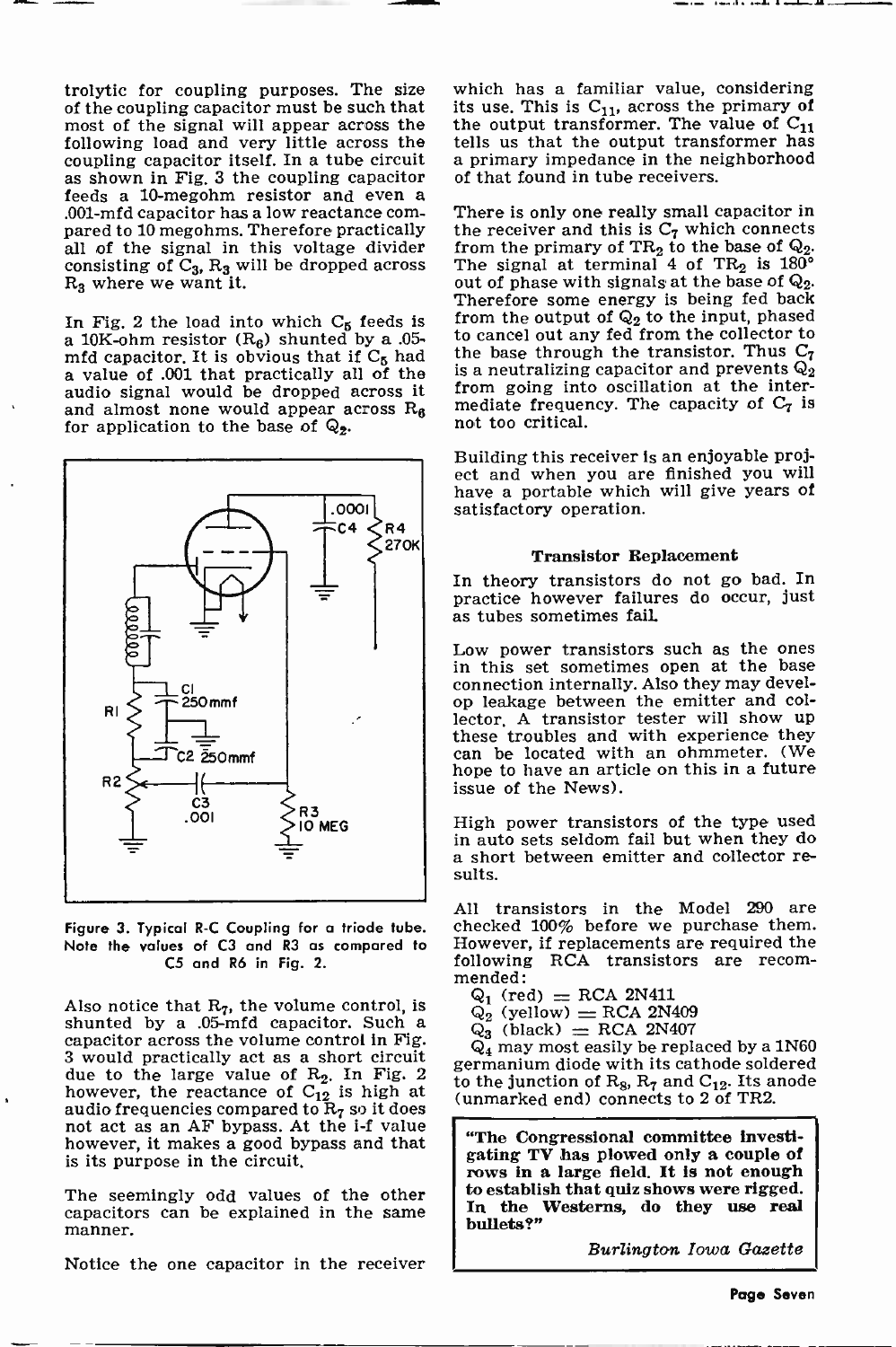## Hi-Fi Corner

by John G. Dodgson

### EQUIPMENT EVALUATION: THE PICKERING GYROPOISE 800 TURNTABLE

Although this Pickering table has been out for some time I've never bothered to investigate it-partly because there are so many tables on the market but also because I suspected their "bearing of air"<br>might be just another gimmick, Pickering claims that vertical rumble has been effectively suppressed by using a magnetic sing of both grooves. The built-in level<br>suspension, a "bearing of air" instead of works in conjunction with the spring-<br>the usual mechanical linkage. In fact, they mounting screws. A the usual mechanical linkage. In fact, they call it their "Airborne Stereotable."

When the Gyropoise arrived from Pickering I carefully inspected it. The platter tone arms.<br>(or tray) is cast aluminum with a steel spindle. Around the spindle, mounted directly on the platter, is a powerful ring magnet. The baseplate is quite rigid, about 3/16 inch thick, and appears to be made of some steel alloy. Right in the center is the spindle well and around it another heavy ring magnet. Now normally the spindle well contains the main bearing-  $y$ , is a large live-rubber type-completely a steel or nylon ball seated at the bottom rubber instead of just a metal wheel with and covered with lubricant. The Gyro-<br>poise well doesn't contain a bearing-in<br>fact, there's an open bottom and when the **Performance**. In a system with amplifiers platter is in its position the platter spin-<br>dle projects below the well. The platter,<br>of course, is held in position by the opposing fields of the ring magnets. These magnets are strong enough to provide over hets are strong enough to provide over<br>  $\frac{1}{2}$  inch "bearing of air." Does the air bear-<br>
ing work? It has to — there's no other the bearing!

Of course the spindle and well assembly is still needed to hold the table laterally so it can be rotated.

The Gyropoise is loaded with those extra little features that justify its price range. To me one of the most valuable is the spring suspension of the entire baseplate. With the rigid mounting of most tables it's practically impossible to track below 3 grams since any vibrations in the house will unseat the stylus from the groove.<br>With three boys running around the house, this gets to be nerve-racking! Besides the vibration problem it's not pos-



sible to operate a rigidly mounted table close to a speaker because of the acoustic feedback.

Another valuable feature of the Gyropoise is its built-in spirit level. With stereo the turntable must be level for proper tracking of both grooves. The built-in level works in conjunction with the spring-<br>mounting screws. A slight rotation of the<br>screws will raise or lower any corner of<br>the table, I had no difficulty leveling the table with either the lightest or heaviest

The on-off control is clever. A long lever projects from outside the platter to the idler assembly. Near the middle of the lever there is a hole with a slide switch projecting through it so movement of the lever will actuate both the slide switch and the idler wheel. The idler, incidentally, is a large live-rubber type-completely

flat to 5 cps and speakers capable of substantial output at 30 cps any rumble or noise from the Gyropoise is below record surface noise and therefore inaudible. Special rumble bands on test records showed it to be a minimum of 60 db down, the lowest limit I can detect. (The NARTB requires only  $-44$  db.)



The Pickering Gyropoise 800 Stereotable.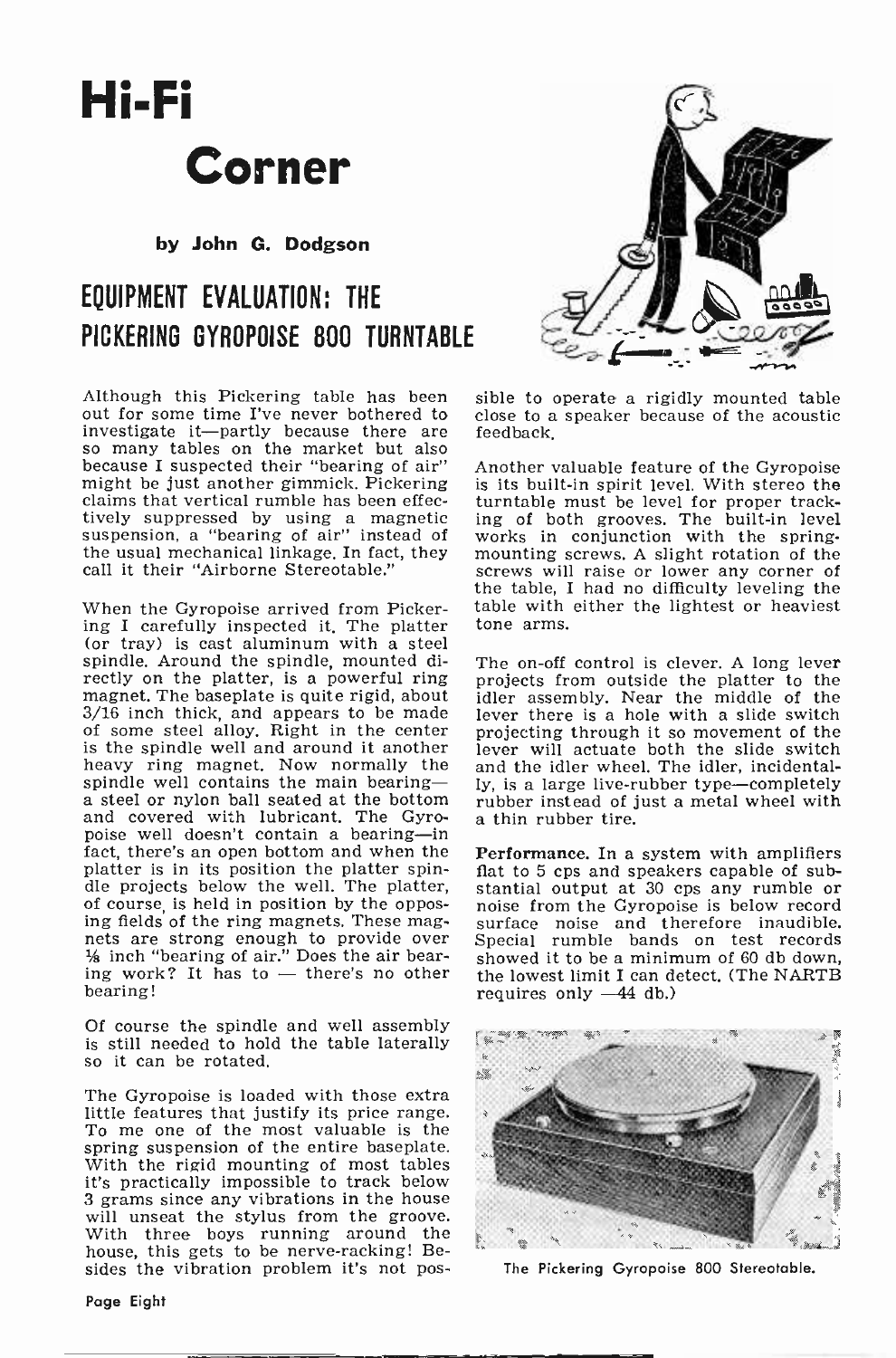Wow and flutter are undetectable to my ears. A check with a stroboscope showed very constant speed-no doubt due to the heavy synchronous motor.

Criticism. Although no difficulty was en-<br>
countered in mounting the turntable on<br>
its base (excellent base, by the way) con-<br>
siderable trouble was met in mounting to remind to turn it off.<br>
the tone arm. This trouble was a hole for the Pickering Unipose arm. If poise easily meets its advertised specifi-<br>a Unipose is used it will mount in a few cations. The "bearing of air" works well<br>seconds with no trouble. However, if the and effectively seconds with no trouble. However, if the Unipose is not used, the mounting hole will most likely be in the wrong place and be the wrong size. No one can blame Pickering for trying to sell their Unipose arm

but perhaps two types of baseplates could be offered. At any rate it isn't impossible to mount another arm-it's just a nasty job.

My only other complaint, and it is minor, is the lack of a pilot lamp. It would help to remind to turn it off.

cations. The "bearing of air" works well ble. It's performance, extra features, and rugged contsruction make it a worthwhile investment for a high quality stereo system.

## Converting to Stereo

#### JOHN D. DODGSON NRI Editorial Staff

written specifically for the conversion of<br>a component type monophonic high-fidel-<br>ity system to stereophonic operation, much of it is also applicable to the con-<br>version of package type systems. In addition, some special problems encountered exp<br>in "package" conversions are described at the end of this article.

Methods. The most obvious method of converting a monophonic high-fidelity system to stero is complete replacement system to convert to stereo operation.<br>of the present system with a new one Although the least expensive method, of the present system with a new one specifically designed for stereo reproduction.

The old system can often be traded in. Most dealers will allow 20% to 40% tradein allowance on equipment of equal or Before getting into the problems of con-<br>higher price. The trade-in procedure verting to stereo by the last method works just about the same as it does mentioned above, let's look at the best<br>for automobiles. That is, the allowance method: using the present system as a for automobiles. That is, the allowance<br>depends on not only the price of the new equipment purchased but the demand, condition, and the age of the equipment traded in. If the dealer will not center (full-range) channel was first detake the equipment on a trade it is often possible to sell it personally by word-ofmouth or through a small classified ad in a local paper.

Another method of disposing of the equipment is to deal with some of the larger mail-order houses which will take tradeins. These are usually advertised in the

Although the simplest method of converting to stereo is to replace the present or there will be an excessive "hole in system with a stereo system, the best

Although the following information is method is to use the present system as a center channel and to purchase a new stereophonic system to be used as the right and left channels. This method is obviously the most expensive, although almost all who do it claim it's worth the expense.

> Finally, the least expensive, and thus the most popular method of converting<br>to stereo, is to use as many components as possible in the present high-fidelity system to convert to stereo operation. this is obviously the most troublesome method.

#### WIDE STAGE STEREO

electronics and high fidelity magazines. speaker-enclosure business and it is nor-<br>mally not possible to use corner horns verting to stereo by the last method mentioned above, let's look at the best center channel. This method of stereophonic reproduction using the normal right and left stereo channels plus a center (full -range) channel was first devised by Paul Klipsch and was named "wide stage stereo" by him. Many (in-cluding the author) maintain that this is the best possible stereophonic reproduction. It should be pointed out, however, that it is likewise the most expensive method. Moreover, it is also obvious that the developer of wide stage stereo, Paul Klipsch, was in the corner horn speaker-enclosure business and it is norin a stereo system without a center "fill" the middle."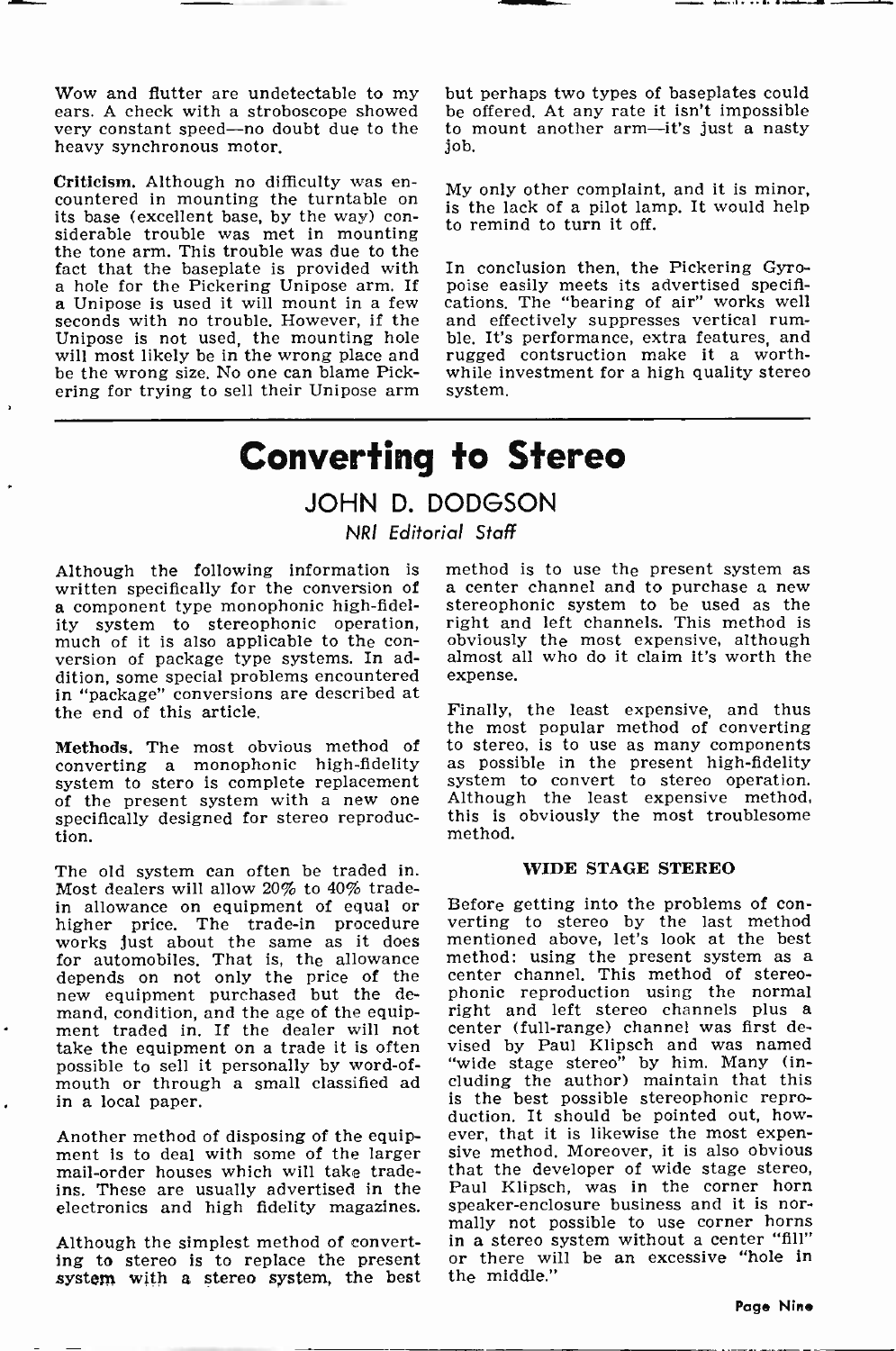



Fig. 1. (a) Normal speaker placement for <sup>3</sup> channel "wide stage stereo."

> (b) Using a corner horn for the center channel.

To use the present high-fidelity system as a center channel, only the amplifier and present speaker are used, as shown in Fig. 1A. The speaker cannot normally be used in the center if it is a corner horn type. However, it is possible in some room configurations to use a corner of the room as the center of the speaker spread, as shown in Fig. 1B.

It is most important to note that this to one of the high-level inputs of the cenwide stage stereo system, utilizing a cen-<br>wide stage stereo system, utilizing a cen-<br>ter channel (monophonic) amplifier such ter channel, is not the same as so-called as the crystal, tuner, auxiliary, etc. three-channel systems of package high<br>fidelity or the 3-channel "satellite" components. That is, the center channel of the wide stage stereo system is a full-<br>range system. The signal fed to the cen-<br>ter channel is a combination of the information fed to both the right and lefthand channels  $(A+B)$ . The satellite and the package high-fidelity, 3-channel systems utilize the woofer only in the center channel and the right and left-hand channels contain mid-range and high-frequency<br>reproducers. This method of stereo-This method of stereophonic reproduction is based on the premise that low -frequency sounds are not directive and the stereophonic reproduction is thus not enchanced by directivity separation of the lower frequencies. This assumption is based on a series of tests carried out some time ago. However, these original tests were carried out with sine waves only, and recent tests by CBS Laboratories with music seems to

conclusively show that low -frequency musical sounds are directive.

Besides the placement of the loudspeakers the only problem encountered in wide stage stereo is the method of combining the right and left channel signals to feed the center channel amplifier. There are<br>many methods of doing this but since we do not have the space here to go into all of them, only the simplest (and most likely the best) method will be investigated.

This method is illustrated in Fig 2. Notice that two resistors and a potentiometer are required. The isolating resistors  $R_1$  and  $R_2$ are connected from one of the taps of each amplifier channel to the outer terminals of the potentiometer  $R_3$ . These isolating resistors can be practically any value between 100 ohms and 100,000 ohms. Further, any tap of the right and left channel amplifiers can be used, although best results are usually obtained by connecting to the tap that Is also used for the right and left channel speakers.

The potentiometer  $\mathrm{R}_3$  can also be any value, although I have found that 50,000 ohms to 100,000 ohms generally works best. This potentiometer  $R_3$  is a "mixer" control. That is, as the slider is moved up toward resistor  $R_1$  most of the signals fed to the center channel amplifier will be from the left channel, while when the slider is moved toward resistor  $R_2$  most of the signal fed to the center channel will be from the right channel. Thus, the center channel speaker need not be placed exactly in the center between the right and left channel speakers. The center terminal or slider of the "mixer" control  $R_3$  should be connected ter channel (monophonic) amplifier such

Notice that it is important to connect the



Fig. 2. One method of obtaining a mixed  $(A + B)$ signal for the center channel.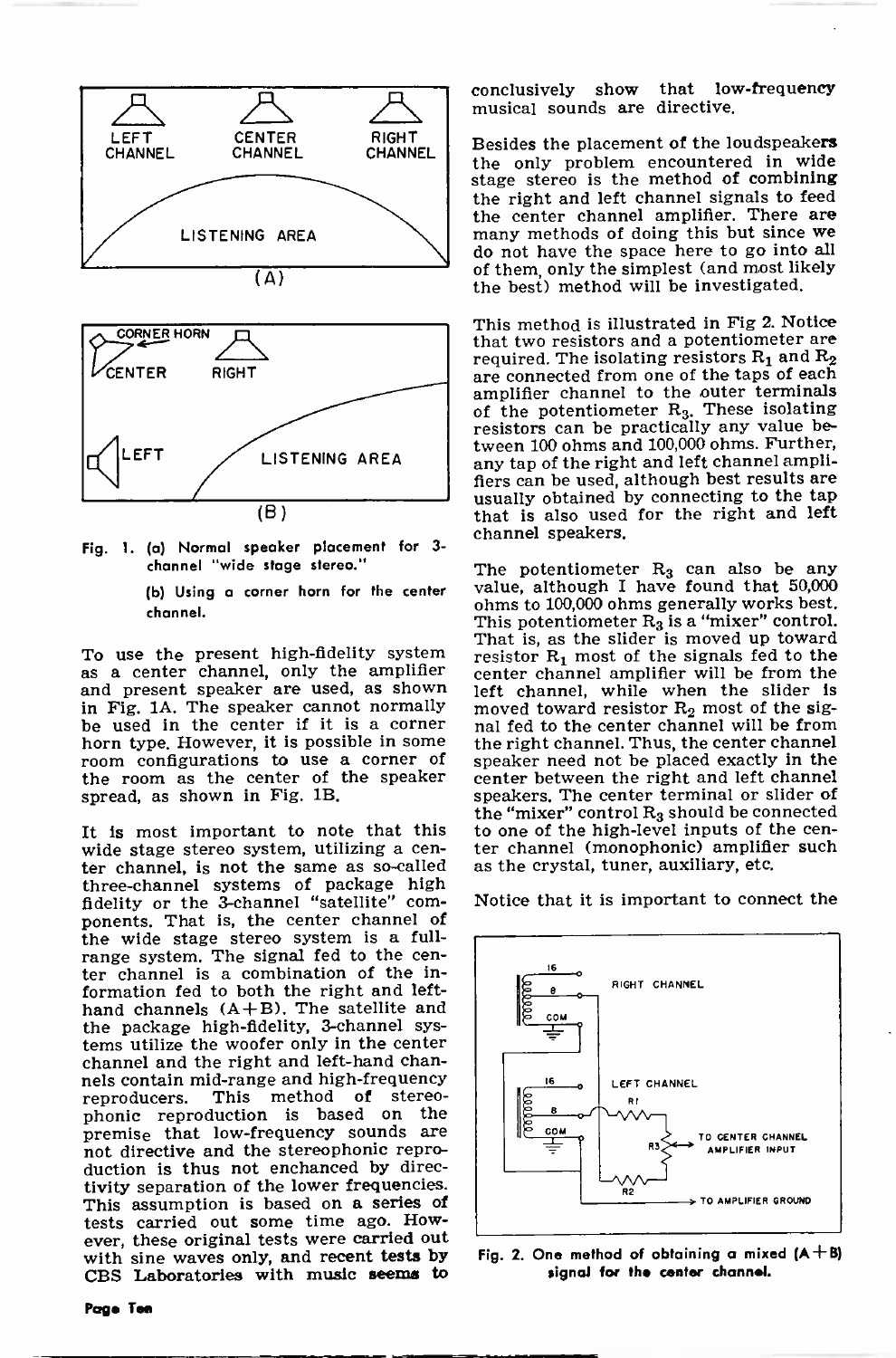common terminals of both the right and left channel amplifiers together, then to run this lead to a ground terminal on the system is to obtain another of the same center amplifier. Shielded leads need not type and use it in the other channel. center amplifier. Shielded leads need not be used for any of these connections if  $\overline{E}$  ven if the amplifier is a high quality they are kept short. However, it is best to unit you may find that it is no longer use a shielded lead from the center terminal of the mixer control to the center either the company stopped making it or channel amplifier (and ground the shield has gone out of business. If the ampliat that point).

By plugging the center channel amplifier into the main amplifier's switched outlet, it will not be necessary to turn it on and off in addition to the main amplifier.

This method of obtaining a center channel generally does not require continual adjustment of the volume or tone controls of the center channel amplifier. Normally<br>the center channel is kept from 3 db to 6 db  $T_{\text{WO}}$  monophonic amplifiers can be successdown in relation to the outer channels. This reduction of the center channel will effectively fill in the middle and yet pre-

This wide stage stereo system has a fur-<br>ther advantage in that increasing the center channel volume will reduce the effec-



Fig. 3. A typical Stereo Adapter, the Knight.

is too often necessary on many discs re- corded with unnatural separation.

Conversion Problems. We will now consider some of the problems encountered by trying to use as many components as possible from the present high-fidelity mono- phonic system. The first problem that will generally be considered will be the amplifier.

Amplifier Problems. The main prerequisite of high quality stereo reproduction is that both channels be of equal quality.<br>Naturally, the exact same components need not be used in both channels providing the components in each channel are of equal quality. Without doubt, however, it is best to use the game components in each channel.

channel amplifier (and ground the shield has gone out of business. If the ampli-<br>at that point). fier is of high quality and is not more Therefore, the most natural method of using the present amplifier in a stereo system is to obtain another of the same Even if the amplifier is a high quality possible to obtain the same type because either the company stopped making it or than five or six years old, it would be worthwhile to advertise for one or to contact all of the audio dealers in your area, to help you to obtain one. However, if the amplifier is over six years old, it would be best to purchase one of the newer stereo amplifiers. Amplifier quality has substantially improved in the last few years.

 $\mathcal{A}$  . . . to the density of different

serve the stereo separation and directivity.<br>gain controls, and two on-off switches, two<br>gain controls, and two sets of tone confully used for stereo reproduction, but you will find that it is quite inconvenient to use them because it will be necessary to manipulate two on -off switches, two trols every time the system is used. To minimize this difficulty most manufacturers produce a stereo adapter unit similar to the one shown in Fig. 3. This unit either plugs directly into, or easily wires into the monophonic amplifiers to give you centralized control of the gain and balance. The addition of such an adapter to such a system is very worthwhile.

> Probably the best method of using a pair of monophonic amplifiers for stereo options only of these amplifiers, and to obtain one of the newer stereo pre -amplifiers for control. The output of the stereo preamplifier can be plugged into the highlevel jacks of the monophonic amplifiers, and the tone controls should be set to the "fiat" positions.

tive stereo separation. This, unfortunately, The volume or gain controls of the mono-<br>is too often necessary on many discs re-<br>phonic amplifiers can be used as level controls when first setting up the system and then can be ignored.

> Because of power transformer leakage and the many interconnections, hum problems often arise in any of the above methods. These hum problems can usually be eliminated by running heavy ground wire between each of the chassis and then to the power line ground of the house. If this does not eliminate the hum, try different positions of the line cord plugs in the power outlets.

#### THE STEREO CARTRIDGE AND RECORD PLAYER

Without question, if trouble is encoun-<br>tered in the conversion it will be with the record-playing device.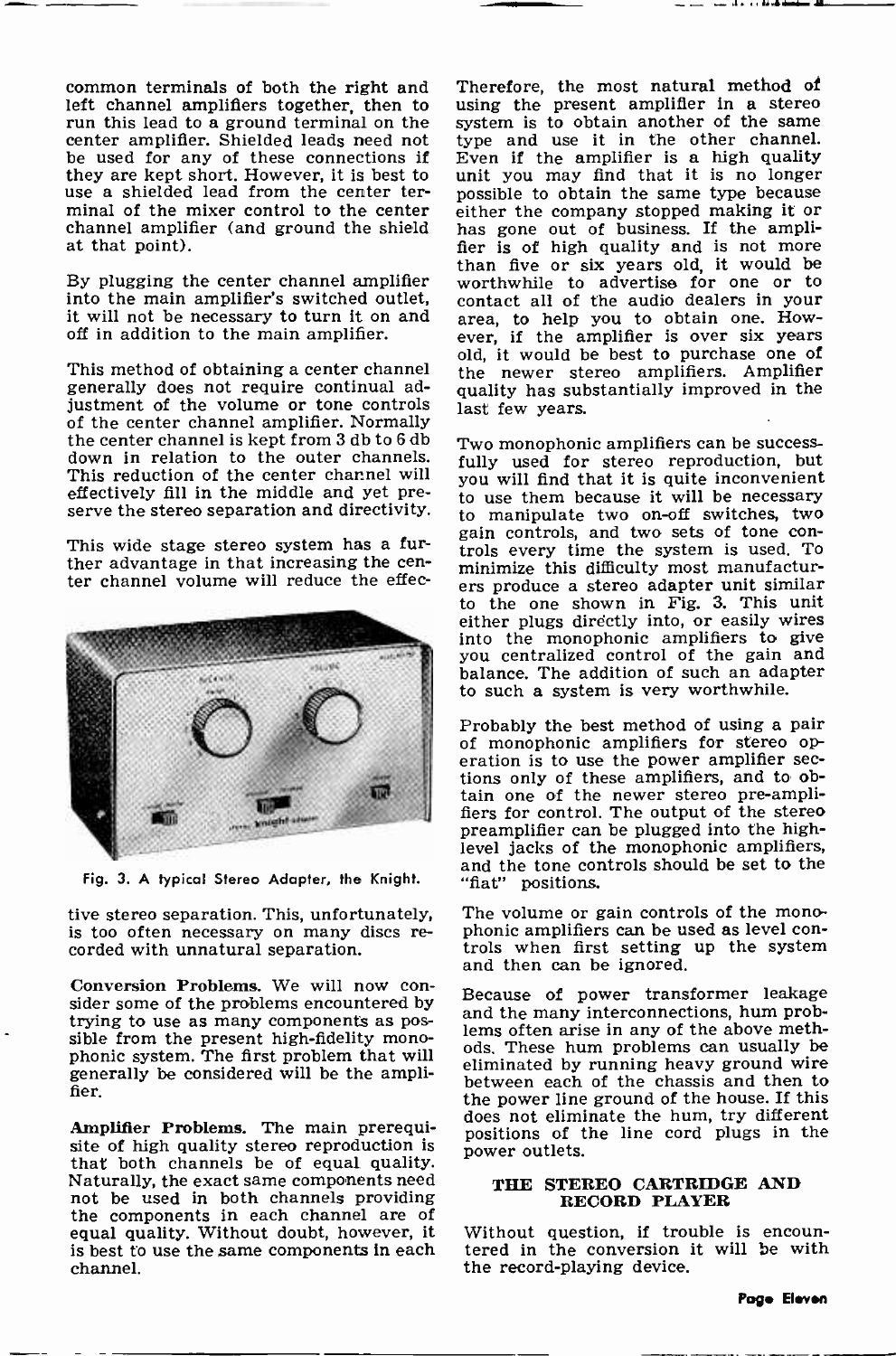

monophonic cartridge, install a stereomonophonic cartridge, install a stereo-<br>phonic cartridge and then change the of the unit. Very often a solder lug will<br>wiring accordingly. That is, one or two he previded an the mater (or ane can more wires will need to be added to carry the easily attached). Sometimes the motor the second channel information. This is is mounted on a matal motor plate and strictly a mechanical operation but gen- erally does not cause too much trouble. However, you might have difficulty in ob-However, you might have difficulty in ob-<br>taining wires sufficiently thin enough to<br>this plate to the amplifier. It is not unfit through the tone arm, and particularly down that even when the sections down through the base of the tone arm of the record player are apparently physto underneath the turntable or changer.<br>Flexible wire should be used for this and duced by connected together, hum can be remost flexible hookup wire is simply too large. If you cannot obtain flexible wire  $\frac{1}{2}$  "cut and try" procedure. sufficiently thin for this purpose you'll find that the wire used in inter-com type<br>find that the wire used in inter-computed to the multi-conductor cables is just about right. If at all possible, shielded wire should be<br>I used, but this is almost always physically<br>too large. If the manufacturer of the rec-<br> $\frac{1}{2}$  wild, only one connection is necessary. ord player offers a stereo conversion kit, it is by far the best method, even though it is by far the best method, even though it may seem to be excessively expensive. The ground lead to one of the amplifiers,

There are actually two different ways of this point to a ground connection on the moli-<br>wiring the stereophonic cartridge (and connection of the molirecord player). These are known as the the ground lead is connected depends<br>three wire and four wire systems, Actual on the individual unit. Sometimes it is three -wire and four -wire systems. Actually, an additional ground wire is needed<br>in an additional ground wire is needed<br>in both cystams which would connectly of the screws on the chassis. I have found in both systems which would correctly make it four-wire and five-wire.

Fig. 4 illustrates the five-wire system.<br>Notice that each channel is kept separ-<br>ate: a shielded lead is used for each channel and another separate ground is used.



Fig. 5. The 3-wire stereo cartridge wiring method.

Naturally, the center conductor of one shielded cable is connected to the "hot" terminal of either channel of the stereophonic cartridge. The shield of the cable<br>is connected to the corresponding ground terminal of the cartridge. The other shielded conductor cable is connected in the same manner to the other channel hot and ground terminals. The other end of the shielded cable should, of course, be appropriately terminated with a phono plug.

Fig. 4. The 4-wire stereo cartridge wiring method. The chassis of the amplifier to the reca turntable. This ground lead should be<br>Naturally, the first step is to remove the connected to the motor tone arm and A separate ground lead must be run from the chassis of the amplifier to the recconnected to the motor, tone arm, and of the unit. Very often a solder lug will be provided on the motor (or one can is mounted on a metal motor plate and if the tone arm is also mounted on the plate, it is then only necessary to conduced by connecting links of heavy wire between the sections. This is strictly a

> The other end of this ground lead should tioned above. If a stereo preamplifier is used, only one connection is necessary. However, if a pair of monophonic ampli-fiers are used, it is necessary to connect then run another heavy piece of wire from this point to a ground connection on the fier the ground lead is connected depends one of the simplest methods is to solder the ground wire to the outer portion of<br>an ordinary phono pin plug and plug it into one of the unused input jacks. It is sometimes possible to reduce the hum level by connecting to certain grounds on the amplifier and this should be tried if hum is encountered.

The so-called three-wire system is shown in Fig. 5. Notice in this illustration that a single length of two -conductor shielded cable is used to couple the stereo cartridge to the amplifier system. The ground terminals of both the right and left channels are connected together and to the shield of the two -conductor shielded cable. Each of the inner conductors are connected to the right and left "hot" terminals of the cartridge.

 $(Continued\ page\ eighteen)$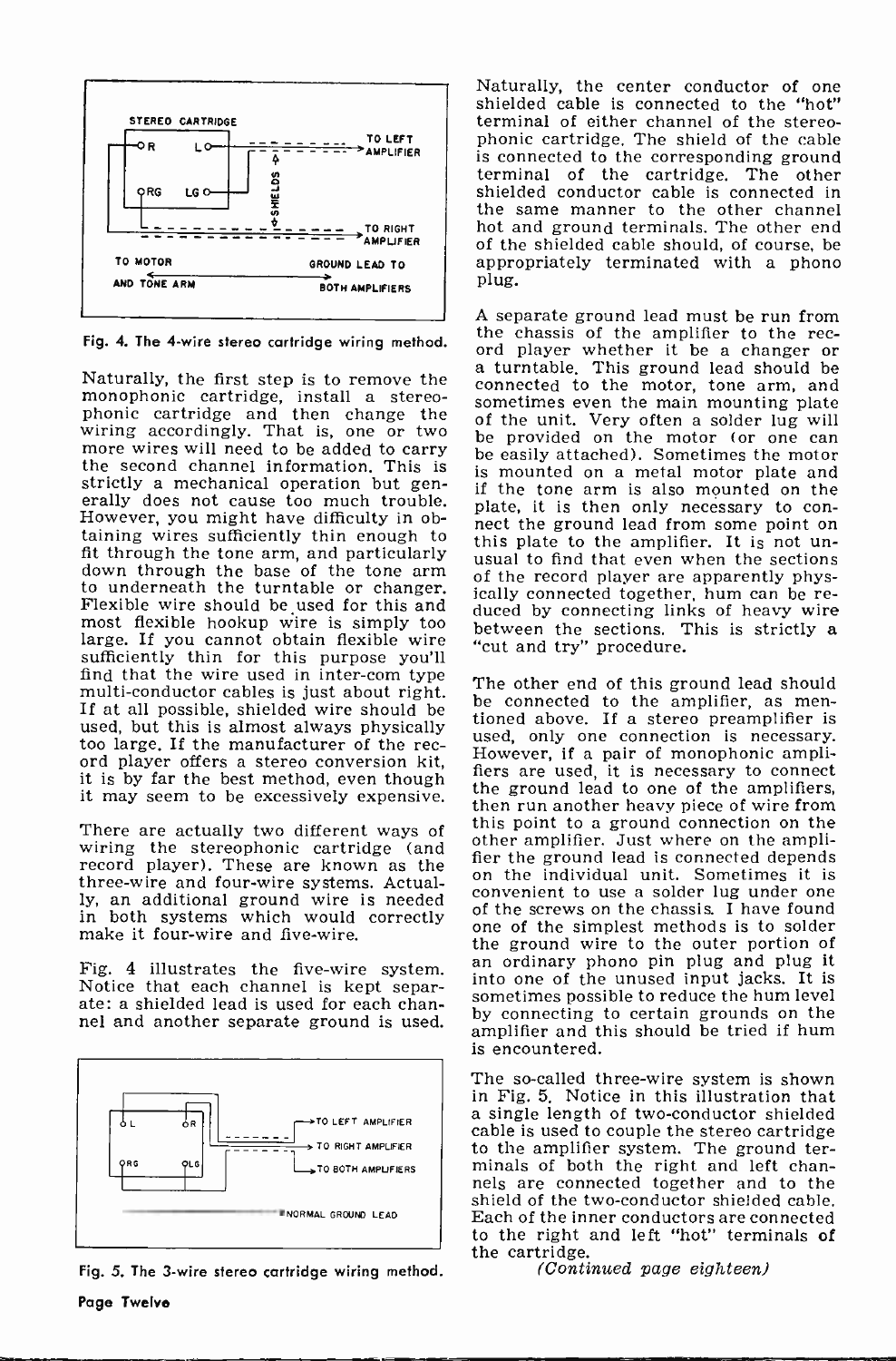#### How To Change a Needle-

continued from page two

that the magnetic vein is equally spaced between the pole pieces and that it does not touch the pole pieces. Static sounds will result if the vein comes in contact with the pole pieces. Also, the serviceman must make sure the needle is not bent and that it does protrude out beyond the guard.

However, if there is any reason to sus-<br>pect that poor reproduction is being caused by a worn needle, an examination<br>under a microscope is in order. A worn needle soon will make itself heard. Unfortunately, when this point is reached, the needle is already harming records.

As a needle wears, it becomes flat along the sides. This creates a grinding effect on the inside of the record's sound (Continued page fifteen)



SNAP-ON-To remove needle from the Ronette monophonic (above), Electro -Voice Stereo (center) or the Ronette Stereo (below), grasp the wide metal clip and pull down. With the needle as sembly out, a replacement is installed by simply snapping one in place. Make sure front part of the needle is properly engaged in the yoke.



KNURLED-KNOB-Shure's Mono unit holds the needle by a knurled knob. To remove, unscrew knob and pull entire assembly forward. Needle is changed by sliding in place and tightening knob.

#### Page Thirteen



FRICTION-HELD-On G-E's VR-22 Stereo, take out the two mounting screws, and remove car tridge. Run a small wire through hole in the top of cartridge, pushing out needle assembly.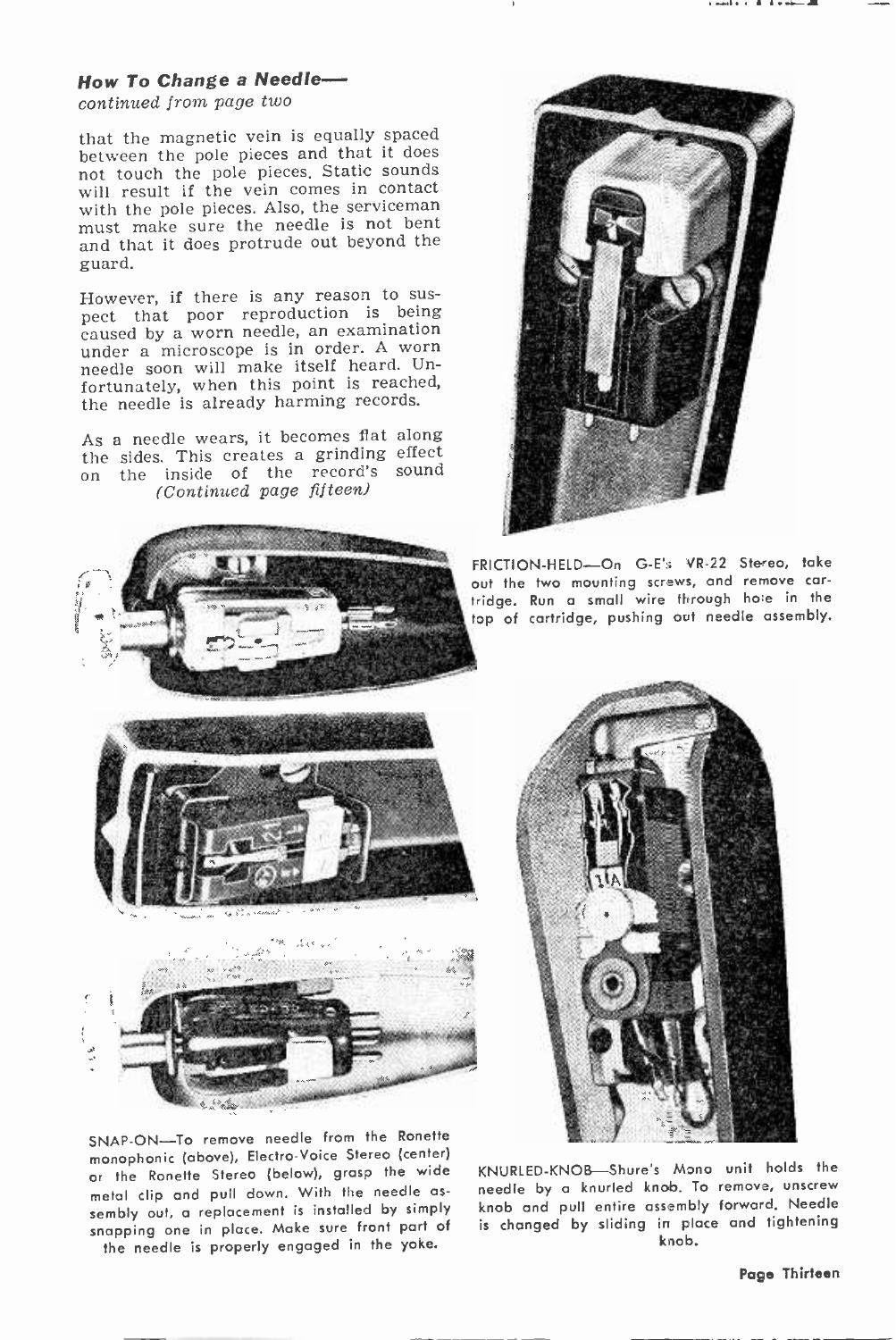

SCREW-MOUNTED-The needle assembly can be removed from the Ronette Mono (top) and the Columbia Stereo (below) by removing the needle in place and tightening the screw. The Astatic Mono (center) screw does not come out and the needle is shaped like a horse-shoe. The needle slides into the screw's body. Advantage is: screw can't be lost.



SNAP-IN—The needle is removed from this RCA<br>Stereo cartridge by prying up from the rear of the copper needle clip with thumb nail and pulling down with the other hand. Assembly then drops out. New needle snaps in place.





CRANK-TYPE-(left) The needle arm<br>is snapped out of the cartridge sideways-to the right of tone arm-by pressing down on the spring clip, allowing it to discharge the needle assembly from both the Sonotone Stereo (above) and Mono (below). When snapping needle back in cartridge, be certain fore part is well engaged in metal fork.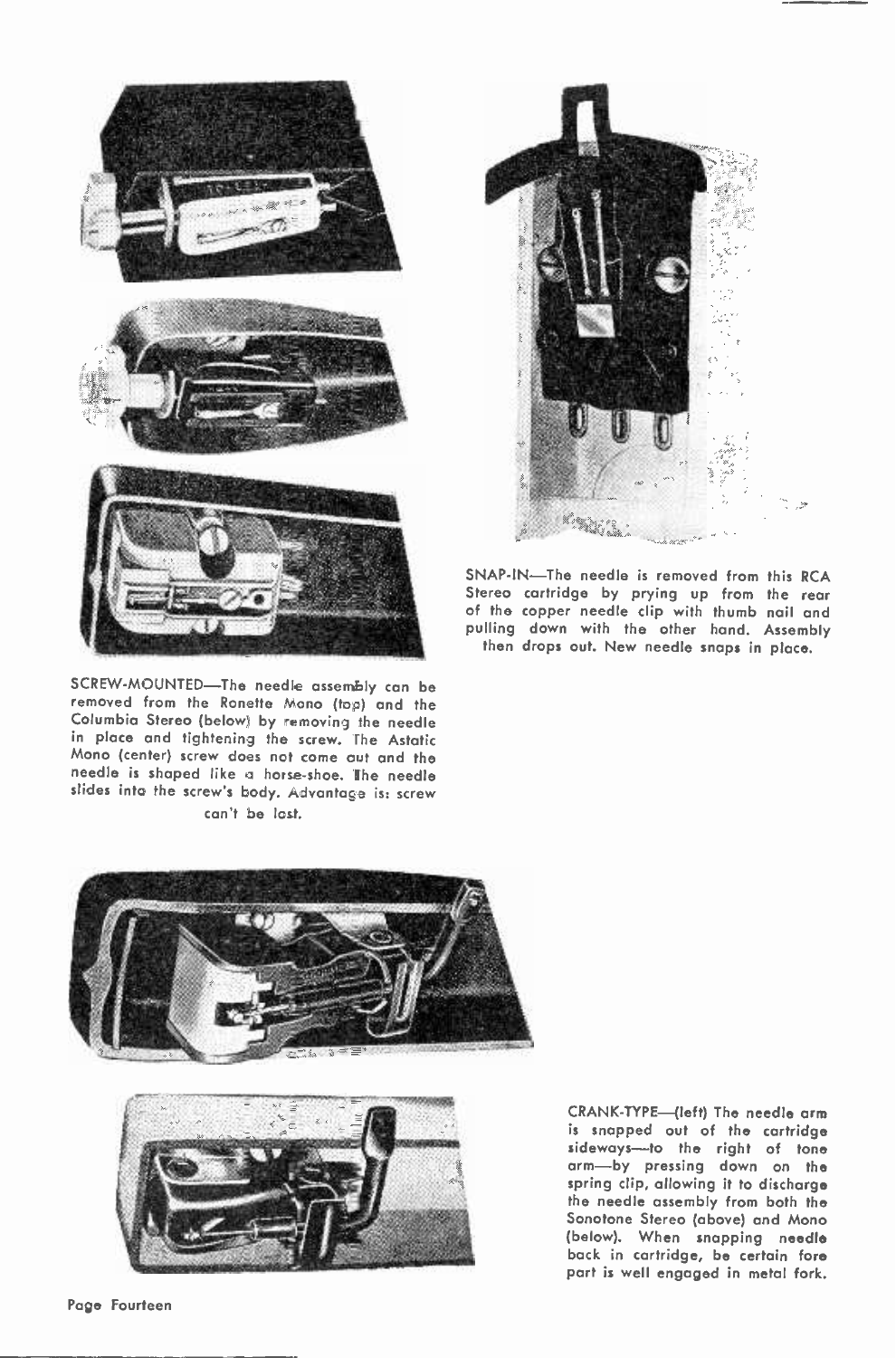grooves, shearing off the tiny corners which produce the high notes and distorting the character of the sound.

A good way for the service technician to check on this is to find out how many hours the customer has played his ma-<br>chine since changing needles. For ex-<br>ample, a diamond-tipped needle may be played about 750 to 1500 hours. The person who owns a sapphire tipped needle can usually play it safely up to 60 hours. This assumes using the correct tracking pres- sure indicated by the manufacturer.

A good rule of thumb can be applied to the average phonograph owner, who probably does not keep any record of the hours he plays his machine is this: under normal use a sapphire needle should be changed every two or three months, and a diamond tip every one or two years. This generalized rule is naturally subject to needle pressure, record cleanliness, handling and other variable considerations.





PLUG-IN-Needle assemblies can be removed from either Webcar (top) or the Electra-Voice by grasping front of the needle and pulling plastic cap forward. The entire housing, including needle & cartridge comes out. New assembly is lust plugged -in.







SLIDE -IN --To remove G -E's VRII needle (center) or RPX (below) press down on the spring -loaded knob (shown above) to push needle assembly out of the recess. Then, grasp needle and pull it forward and out. To replace needle, slide it in, and release the spring-loaded knob. Check to see that needle is centered between the two poles. Old-type needle change required removing knob and then the entire assembly.

LIFE You may bring to your shop, end put in a frame, a motto as fine as its paint, But if you're <sup>a</sup>crook when you're playing the game, the motto won't make you a saint. You can stick up the placards all over the wall, but here's a word I announce: It's not the motto that hangs on the wall, but the motto you live that counts. If the motto says, "Smile," and you carry a frown, "Do it now," and you linger and wait; if the motto says "Help," and you trample men down, if the motto says "Love," and you hate-You won't get away with the mottos you stall, for truth will come forth with a bounce.

It is not the motto you hang on the wall, but the motto you live—that counts.<br>Kalends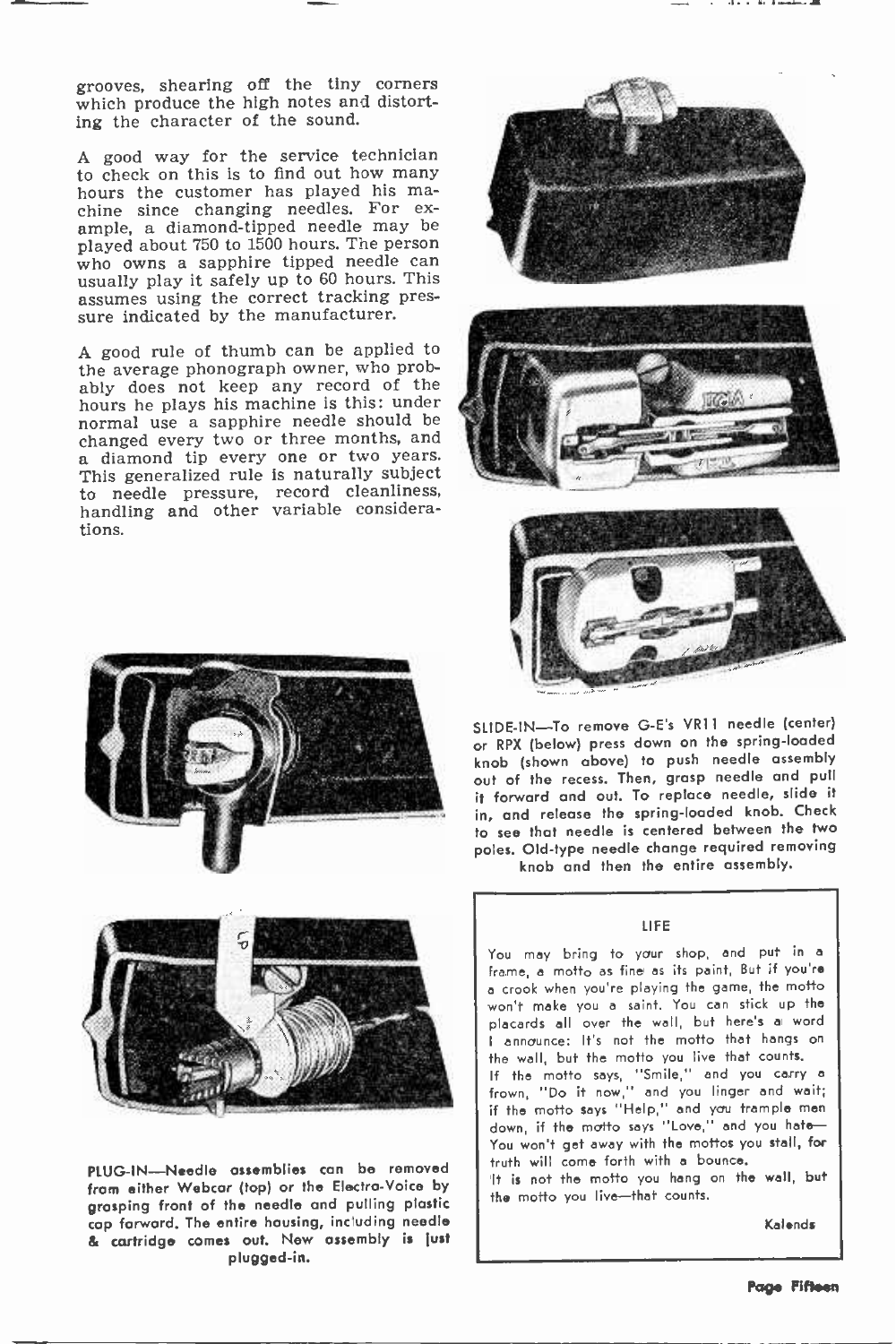## NOW! - - SAVE \$ \$ on the NRI Professional Model 12 VTVM with TV Probe

all orders received at NRI

from June 1, 1960 thru August 1, 1960

Regular Price is:

|  |  | Model 12 VTVM  \$45.00 |      | 鬋 |
|--|--|------------------------|------|---|
|  |  | TV Probe               | 6.50 |   |

\$51.50

## Order NOW - - Get Both for only \$45.00

(Note: A comparable VTVM, with TV probe, sold under the manufacturer's own name would cost over \$80.00 at serviceman's prices, Through quantity purchases, NRI is able to purshes an even greater savings on to our students and graduates. All orders received after<br>August 1, 1960, will be filled at the regular<br>price of \$51.50.)

S P E C I F I C A T I O N S

1. DC Volts—Five ranges, 0-1200 volts, pro-<br>vide for all basic dc measurements in portant type of measurement in balancing<br>Radio and Television. With High Voltage FM and TV discriminator circuits, or in<br>TV Probe (included range is extended to 30,000 volts. Voltmeter polarity switch eliminates reversing leads. For correct polarity just change polarity switch.

2. AC Volts-Five ranges, 0-1200 volts, cov- er power frequencies, and supersonic fre- quencies.

3. Peak -to -Peak AC Volts measure up to 3200 volts in five ranges. Maximum shunt capacity of input cable 67 mmfd.

4. Ohmmeter Measurements—Up to 1000 megohms in five overlapping ranges. This permits measurements of extremely small and large resistances. Tests condensers for leakage and opens. Low ohms scale for checking coil windings.

5. Zero Center Scale-Shifts electrical zero of the dc voltmeter from left end of scale



# making measurements of unknown polar-<br>ity. Five ranges 0 to  $\pm$  600 volts.

to center of scale in a jiffy. A very im-

Output Measurements in connection with alignment. High dc sensitivity makes the Model 12 ideal for avc output measure-<br>ments. DC blocking condenser on ac ranges permits measuring audio signal at plate of output tube.

#### Twenty -Five Separate Ranges

t

| AС         |                                                 |
|------------|-------------------------------------------------|
| Volts      | Ohms                                            |
| $0 - 3$    | 0-1000 (10 ohms center<br>scale)                |
| $0 - 12$   | 100K (1,000 ohms center<br>scale)               |
| $0 - 60$   | 0-1 Megs (10,000 ohms<br>center scale)          |
| $0 - 300$  | $0-100$ Megs $(1$ Meg center<br>scale)          |
| $0 - 1200$ | $0 - 1000$<br>Megs (10<br>Megs<br>center scale) |
|            |                                                 |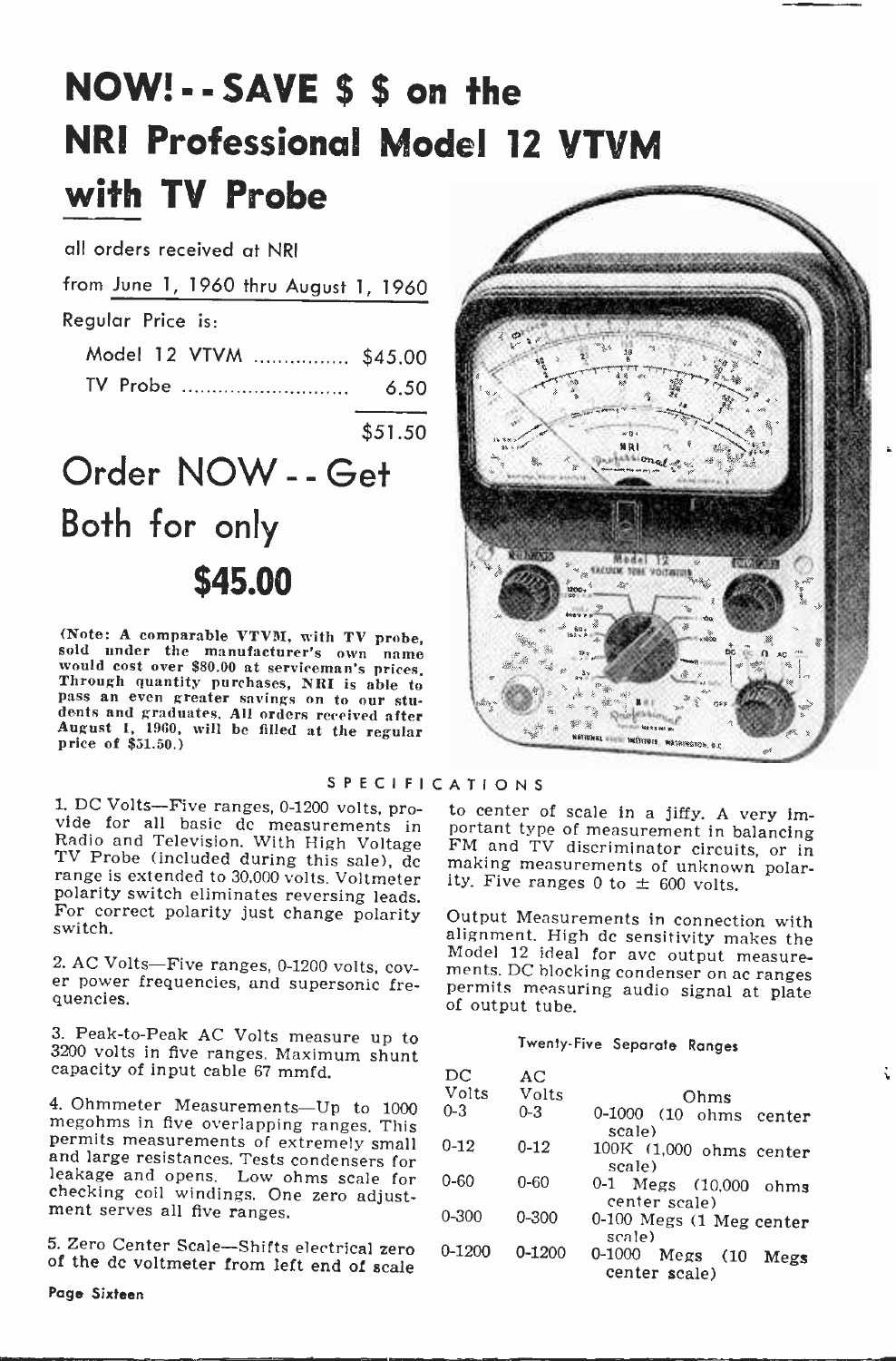CASE: Metal, black ripple finish, with per-<br>spiration proof plastic handle, over-all<br>size: 7¼" x 5½" x 3½".

METER: 400 microampere, double-jeweled D'Arsonval construction,  $\pm$  2%. Large 5½-<br>inch meter-easy to read.

ACTUAL WEIGHT: 514 lbs. SHIPPING WEIGHT: 7 lbs. INCLUDES: Operating<br>instructions and schematic diagram, AC-<br>DC-Ohms probe, two 1½ volt flashlight<br>cells.

TUBES: One 12AU7; two 6AL5 tubes.

POWER REQUIRED: Operates only on 50- 60 cycles, 110-120 volts ac.

WARRANTY: Standard 90-day EIA war-ranty.

other instruments of this type. For quality and price you will find yourself coming back to the NRI VTVM as your best buy. We sincerely believe this instrument is un- surpassed in quality at this low price.

Universal Test Probe Included



Universal test probe (above) included at no extra charge. Handy switch in handle. Throw in one direction for all AC volts, PEAK -TO -PEAK AC volts and Ohm meas- urements; in opposite direction for all DC volts measurements.

Included During This Sale



High Voltage TV Multiplier Probe

Illustrated above. Extends DC volts range to 30,000 volts for SAFE high-voltage TV measurements. Heavy-duty bakelite handle with two-inch high voltage harrier. Helical film-type cartridge multiplier resistor. Regular price, \$6.50.

I.



Optional Accessory Crystal Detector High Frequency Probe

Illustrated above. Gives positive peak voltmaximum peak value of 120 volts. Frequency range up to 250 mcs. Well-made probe, shielded lead and connector. Price \$9.50. This probe not included in 60-day

Shipment waiting for checks to clear.)<br>Compare the NRI Professional VTVM with Sent express collect. Please use order<br>blank below. (Personal checks should be<br>certified to avoid 10 to 15 days' delay in

- cut here -

USE THIS BLANK TO ORDER YOUR VTVM

NATIONAL RADIO INSTITUTE ITE ITE<br>3939 Wisconsin Ave., NW Washington 16, D. <sup>C</sup>

I enclose \$................. (certified check, money order or bank draft). Rush me, by Railway Ex-<br>press, charges collect, the items I hove indicated in the box on the right.

| One NRI Professional<br>Vacuum Tube Valt-                                                                              | Price   | Write price<br>here and |
|------------------------------------------------------------------------------------------------------------------------|---------|-------------------------|
| meter, Model 12, in-<br>cluding Universal test                                                                         |         | odd this<br>column      |
| leads, insulated alli-<br>gator clip, detachable<br>isolating probe for dc<br>measurements and<br>High-Voltoge TV Mul- | ١       |                         |
| tiplier Probe                                                                                                          | \$45.00 |                         |
| One Crystal Detector<br>High Frequency Probe                                                                           | \$9.50  |                         |
| (If you live in Washington, D. C.,<br>add 2% D. C. Sales Tax)                                                          |         |                         |
| Total amount enclosed                                                                                                  |         |                         |
|                                                                                                                        |         |                         |

Tell me how I can buy this instrument on monthly terms.

Page Seventeen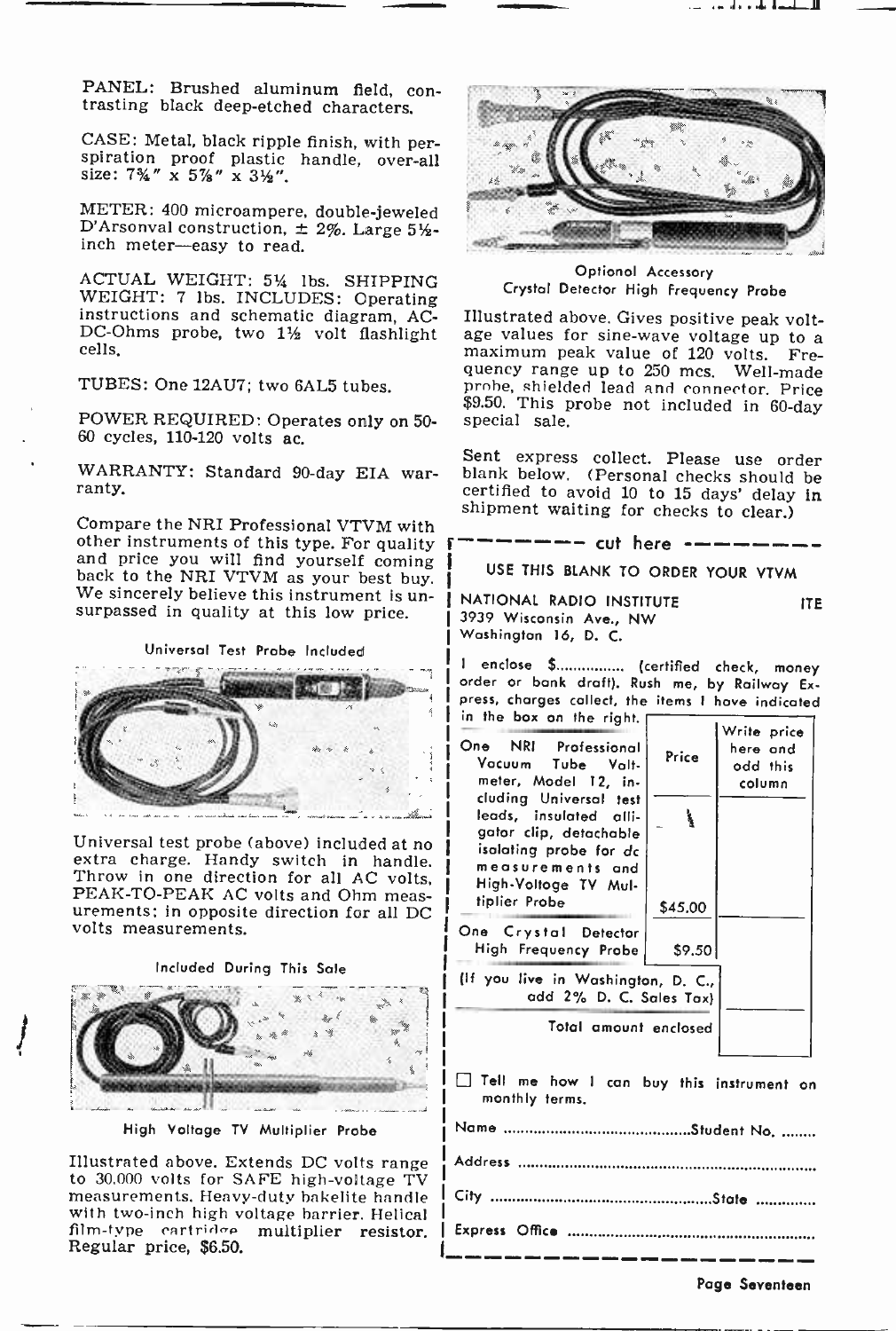#### Converting to Stereo

#### (from page twelve)

Should a pair of monophonic amplifiers<br>be used with this wiring system some dif-<br>ficulty will be encountered with the physical manipulation of the two-conductor shielded cable. It will be necessary to add ,a length of single -conductor shielded cable .at one of the amplifier inputs in order to route the other "hot" conductor to the with the muting switch. This particular second amplifier. The wire connected to switch is used in many record changers second amplifier. The wire connected to either hot terminal of the cartridge must<br>be shielded at all times or it will pick up hum. As shown, a separate ground wire  $\epsilon$  the noise from being transmitted through must also be used with the three-wire the system. Most record changers that must also be used with the three-wire the system. Most record changers that system for the motor, tone arm, etc. were wired and designed for monophonic system for the motor, tone arm, etc.

system is probably the easiest to use. going to two channels this type of muting<br>Should a pair of monophonic amplifiers switch will have one pole too few. The<br>be used in a system it is less awkward to only solution here is use the four-wire system. However, ground loops, causing hum, are often encountered if it is available, or simply not to use when using the three-wire system. It is muting on one channel. You may find that when using the three-wire system. It is best to use the four-wire system whenever possible, particularly if a pair of mono- phonic amplifiers are used, if the stereophonic cartridge is a magnetic type, or if<br>the system is of such quality (particularly the speakers) that good low-frequency response is obtained.

Some of the less expensive ceramic type stereophonic cartridges are provided with<br>only three terminals—a common ground



Hear that 30 inch woofer?

such a cartridge is used in the system then only the three -wire system can be used.

Other than rewiring the tone arm, turntables generally do not provide any other problems.

operation use a single-pole muting switch<br>When a stereo preamplifier is used in a since, of course, there was only one chan-<br>system it is obvious that the three-wire and to contend with. Obviously then when When a record changer is used in the system some difficulty may be encountered with the muting switch. This particular to short the hot and ground leads together during the change cycle to prevent since, of course, there was only one channel to contend with. Obviously then when going to two channels this type of muting only solution here is to obtain a doubleif it is available, or simply not to use the noise is so excessive that the changer cannot be used for stereo. Incidentally, you may find that a muting switch is not used at all!

terminal for both channels. Obviously, if applied at  $45^{\circ}$  planes to the record groove, As mentioned above, the problems of installing the cartridge and wiring it are simple mechanical problems. The main problem encountered is whether or not the record player is of sufficient quality. Since the modulation in the stereo groove is the stereo cartridge is susceptible to verti-<br>cal as well as horizontal interference. Thus, although the record player may have been<br>of sufficient, or even extremely high, quality for monophonic reproduction it may have excessive vertical rumble and noise and thus be of poor quality, or even useand thus be of poor quality, or even use-<br>less for stereo reproduction. Unfortunately,<br>there is no way of determining this factor<br>until the unit is tried. Moreover, most stereo cartridges have less output than the monophonic cartridges, and thus the rec- ord player noise must be even lower to provide the same signal-to-noise ratio. Again, the only possible method of deterratio is satisfactory is to "try it out." However, if the changer is over five years old it would probably be best to replace it. Some of the newer turntable kits provide quality far beyond their nominal price.

> In addition to the above problems, it is particularly important to properly mount the stereophonic cartridge. The stylus of the cartridge must be perpendicular to<br>the record surface when viewing the cartridge, both from the front and the side. In order to obtain this mounting it is often necessary to shim one side of the car-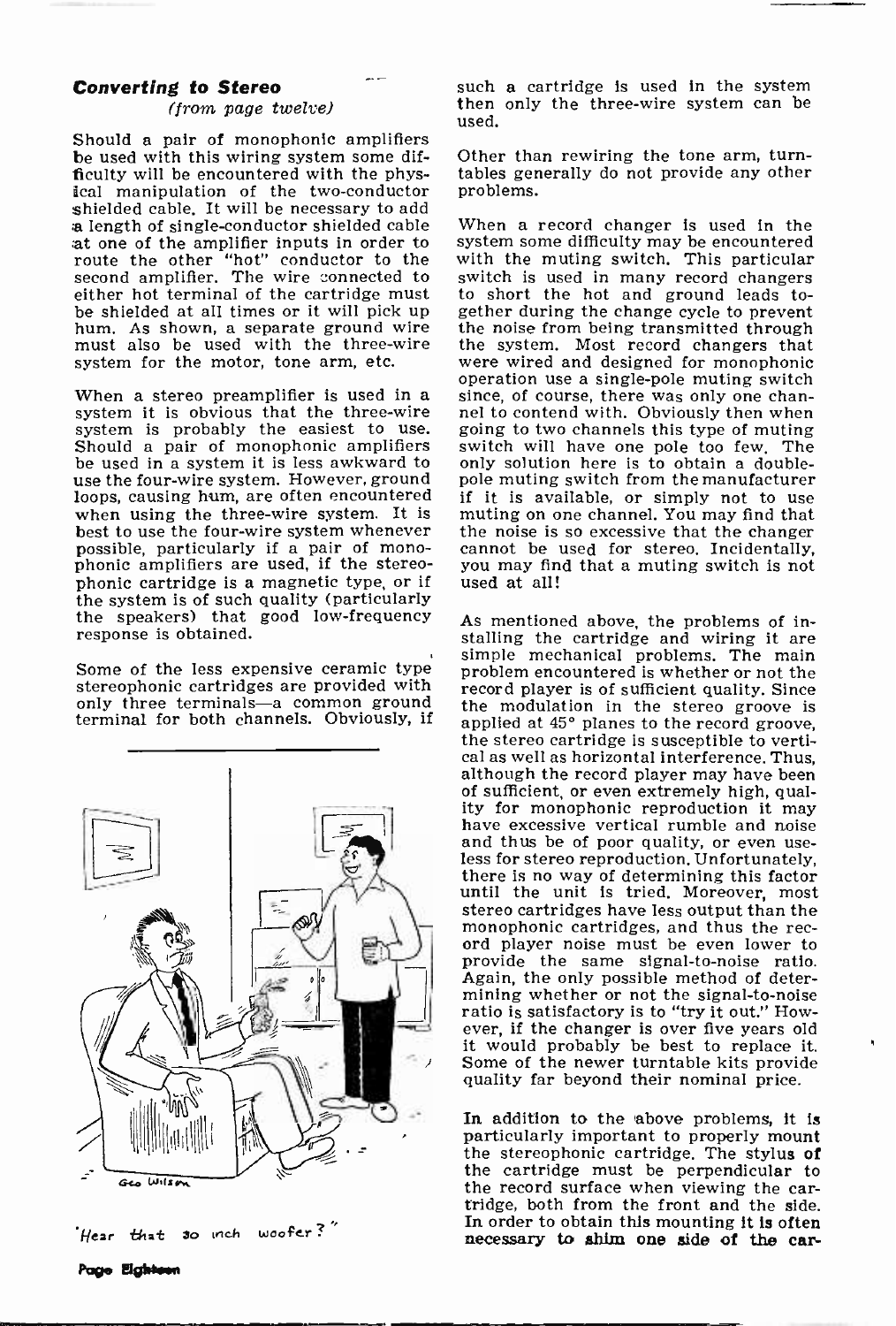tridge. Although small pieces of cardboard can be used for nent type shim should be used. I have found that thin plastic is best for this purpose. One inexpensive source of thin plastic is the wallet-type card and photograph holders made for men's wallets which are obtainable at most variety stores. These plastic folders for thousands of shims, and can be cut to any size with scissors.

After the tone arm is wired and the cartridge mounted properly as indicated above,<br>the tracking pressure will probably need to be re -set ac- cording to the manufacturer's instructions. However, in adtimistic about the necessary<br>tracking pressure, most manu-<br>facturers determine the pressure under ideal conditions<br>with the best of equipment

with the best of equipment<br>
(that is, turntable and tone<br>
arm.). Therefore, after setting<br>
the pressure to what the<br>
manufacturers recommended,<br>
the record player should be tested by the<br>
playing a record containing very h changer is used in the system, repeat this<br>test when one record is played and when<br>the test record is on the full stack of<br>records. Of course, try to use as low a<br>pressure as possible, since the low pres-

#### LOUD SPEAKERS

As pointed out in the beginning, the best<br>method of stereo conversion is to use the The placement of the loudspeakers in a method of stereo conversion is to use the present loudspeaker in the center channel. If this is not possible, the most eco- nomical method is to purchase another loudspeaker and enclosure of the same<br>type to be used as the other channel re-<br>producer. As with the amplifier, pains should be taken to obtain the same type of loudspeaker if it is of sufficiently high quality. However, even more appli-<br>cable than it was with amplifiers, tremendous strides have been made in recent years in loudspeaker (and enclosure) development. It is now possible to obtain Fortunately things are not quite as bad<br>reproducers of much higher quality than as they seem from this illustration, Alreproducers of much higher quality than



Fig. 6. Stereo speaker placement for one listener.

those of just a few years ago, at a fraction of the price. This is particularly true in reference to the bookshelf type speakers now available-few of these, by the way, will actually fit in a normal bookshelf. However, do not confuse the bass re- sponse of these new units with over-all natural musical reproduction.

pressure as possible, since the low pres-<br>sure will reduce record and stylus wear. Wour second channel by all means dupli-It is particularly important to match loudspeaker quality in the mid and high ranges, since this is where stereo separation is most obvious. Even if you canyour second channel, by all means dupli- cate the mid -range and tweeter units. Go out of your way to obtain the same type units.

stereophonic system depends largely on

The ideal listening position for stereo-phonic reproduction is shown in Fig. 6. Notice that it is necessary to sit the same distance from the speaker "line" as the speakers are separated. This ideal listening position is obviously limited by the fact that only one person can listen at a time.

Fortunately things are not quite as bad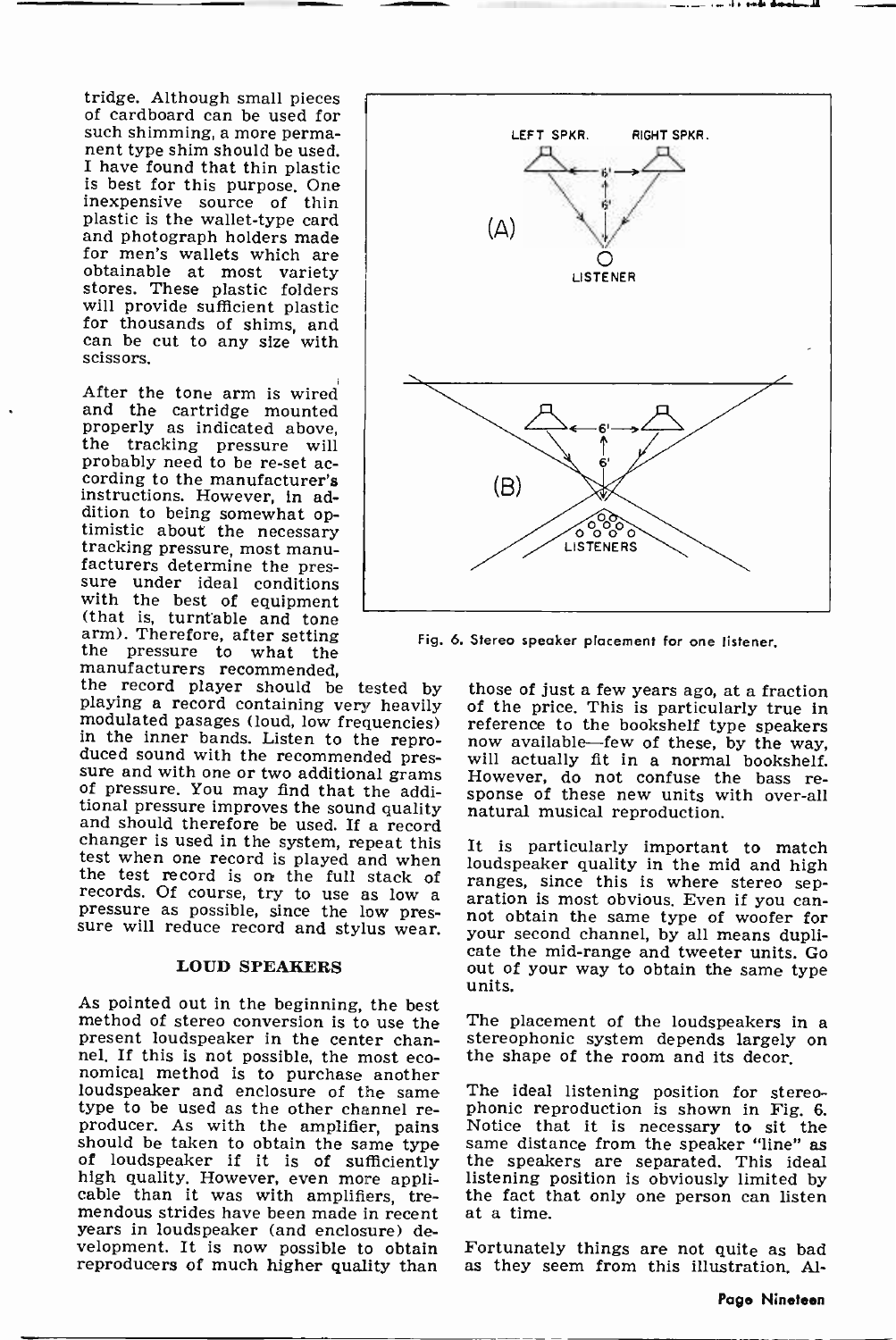though, unless one sits exactly in the center between both speakers, he does not hear equal sound from both speakers, the stereo illusion can still be obtained by sitting off -center. This is similar to sitting in other than front row center at a concert, or standing directly in the It is generally more difficult to convert<br>center of a dance band It is only im- a package high-fidelity system to stereo. center of a dance band. It is only imone speaker that he cannot hear any sound from the other.

Therefore, when setting up the speakers in the listening room it is best to plan Although the record playing unit in a that no one will sit closer to either of package high-fidelity system will permit that no one will sit closer to either of the speakers than they are separated, as its<br>shown in Fig. 7. People sitting in the it center of the room can actually sit a room.<br>little closer to the speakers than they on



Fig. 7. Normal speaker placement and listening area.

are separated, although some excessive separation will be noted on some pieces of music. Although the speaker set-up in Fig. 7 seems to show very little listening area the seating area in most rooms is against the wall, so trouble is actually not encountered. If the seating area is obtained. It might also be possible to get<br>out from the wall, or if the room is some advice from the manufacturer—it's out from the wall, or if the room is shallower, then it is necessary to place the speakers a little closer together. Generally four to six feet of separation is best.

There is no correct formula for setting up the speakers in a stereo system-experimentation is necessary. In addition to moving the speakers closer together and farther apart, it is important that the angle of the speakers be varied. That is,<br>it is sometimes possible to point the speakers toward each other or away from each other to provide for a "best" listening area. If it is necessary to place one of the not just to be learned, but to be wise.<br>speakers closer to the listening area than And wisdom does not come from education speakers closer to the listening area than the other because of other furniture in the room, satisfactory stereophonic reproduc-

Page Twenty

tion might be possible simply by unbalancing the speakers. That is, less signal would be fed to the closer speaker.

#### SOME PACKAGE SYSTEM PROBLEMS

It is generally more difficult to convert In fact, this is one of the prime advantages of the component-type systemit is easier to take advantage of developments in the field.

Although the record playing unit in a its conversion to stereo (in most cases) room for another amplifier. Thus, the sec-<br>ond channel amplifier will either need to be placed on top or in another cabi-<br>net. Probably the best way to convert a package system to stereo is to replace the monophonic amplifier in the system with a stereophonic unit (if there is room). Naturally, the speaker system in the package unit can be used for one channel and another speaker system could be purchased for the other channel. However, it will probably be impossible to duplicate the original system.

If a sufficient number of speakers are provided in the original system it might be possible to break them up. That is, if say, two 12" speakers and two 5" speakers came with the unit, it would be possible to remove one of the 12" speakers and one of the 5" speakers and place it in a separate cabinet for the other channel.

Some difficulty, however, will generally be encountered in trying to match impedances since package amplifiers are not designed (nor need) to be versatile. Before any such stereo conversion is attempted, all manufacturers' information, including schematic diagrams, should be obtained. It might also be possible to get some advice from the manufacturer-it's worth trying a letter, anyway.

<sup>n</sup>r i

#### ONLY THE BEGINNING

Education is a part of man's evolution. The accumulation of knowledge, however, is of little value itself. It must be re-<br>garded as no more than a means to an end. The true end of all learning is nut merely to know, but to understand.

The proper aim of every student, whether young or old, teenager or title man, is not just to be learned, but to be wise. And wisdom dues not come from edueation as such, but from the intelligent applica- tion of knowledge obtained.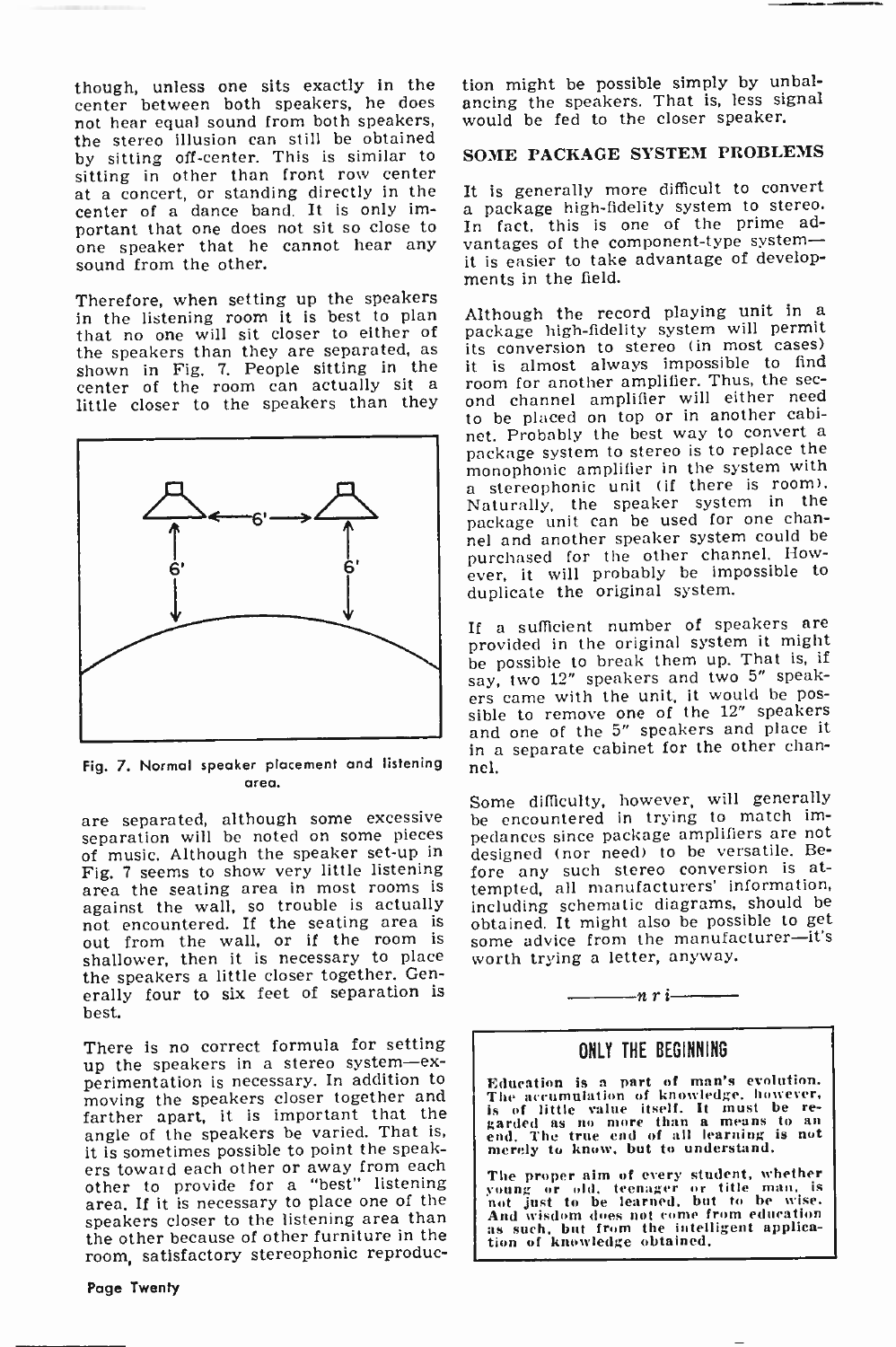### Understanding Capacitor Action

#### by Ken Harlan

### (Reprinted with permission of Sylvania Electric Products Inc., February 1960, Sylvania Service Digest)

circuits, it appears that one of the most common of all, the capacitor, is the least understood. During meetings and clinics held in the past several years, I have had technicians tell me that they could not developed thru capacitor action or why<br>capacitors would apparently pass AC cur-<br>rent but not DC, and some were even sur-<br>prised to learn that a signal was not prised to learn that a signal was not inverted 180 degrees when passed thru a capacitor. All these comments and ques-<br>tions point to the fact that many technicians do no really understand basic otl nicians do no really understand basic other end of the conductor, Current flow capacitor theory. While it is true that through a conductor, then, really amounts volumes have been written on this sub- to a progressive movem ject it is also true that the average per-<br>son has his hands full just trying to keep abreast of changes and new develop- ments. Actually he has little time to sit



down and wade thru highly technical ex-<br>planations, so he just takes it for granted<br>that a capacitor will perform certain<br>functions, and lets it go at that. However, makes the job of trouble -shooting a lot simpler.

Before explaining capacitor action, howa non-conductor, insofar as electron move- oil, mica, paper, chemical solutions, a ment (current flow) is concerned. To vacuum, or any material which will not start with, we know that a molecule of permit the flow of electric current. In any known substance is the smallest parti-<br>Figure 1, we have two conducting plates cle to which this substance can be re-<br>duced, and still retain its physical and chemical properties. A molecule is made sw up of atoms held together within the up of atoms held together within the The positive pole of the battery, being molecule by electron bonding. The atom, deficient in electrons will pull electrons in turn, consists of a nucleus (mainly from plate "A" of the c layers or shells of electrons. In some sub-

Of all the components used in electronic weak that some of the electrons in the outer shell will break away and wander thru the molecular structure as free electrons. These free electrons are then available to provide current flow thru the substance with the proper application of voltage. Such substances are generally classified as conductors, and include copper and silver, as well as other metals. compounds and liquids. It should be re-<br>membered that when electrons are re-<br>moved from one end of a conductor, an<br>equal number of electrons must enter the through a conductor, then, really amounts to a progressive movement of electrons from one atom to an adjacent atom. Other substances, whose nuclear structures are bound by stronger forces, do not contain normally free electrons, and therefore will



I believe we will all agree that if we plied. Such substances are classified as understand how something works . . . it insulators, or non-conductors, or, in disnot conduct an electric current under normal conditions when a voltage is apcussing capacitors, as dielectrics.

Before explaining capacitor action, how- is made up of two conductors separated ever, it is important that we understand by a non-conducting material termed a the difference between a conductor and "dielectric." This diele We all know that a capacitor, simply, oil, mica, paper, chemical solutions, a permit the flow of electric current. In separated by air and connected to a battery through a switch. It we close the switch, two things happen simultaneously. from plate "A" of the capacitor, leaving that plate positively charged. The negative pole of the battery, now having an excess

#### Page Twenty-one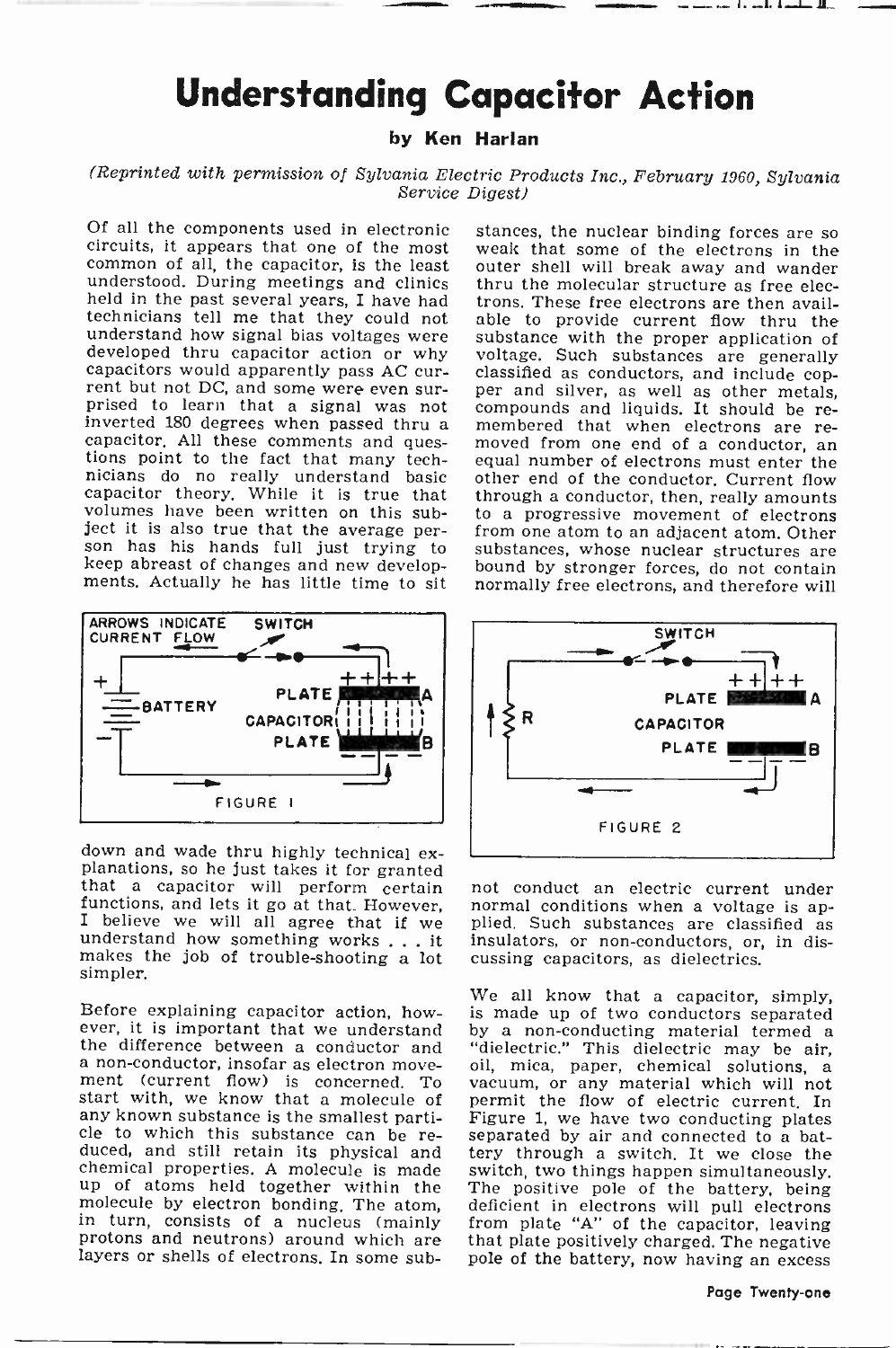

of electrons will force electrons onto plate "B", causing it to become negatively charged. The opposing charges thus created at the plates of our capacitor, set up an electrostatic (dielectric) field between them as indicated by the dotted lines. Current (electrons) will continue to flow until the electrostatic field reaches<br>saturation. When this condition is saturation. When this condition is<br>reached, we have "charged" our capacitor and will discover that the electron charge or electromotive force contained in our electrostatic field is equal and opposite to the electromotive force (voltage) of the battery. Obviously then, no further current will flow as we have reached a state of electrical balance.

Let us now substitute a resistor for our battery, as shown in Figure 2. As long as the switch remains open, no current will flow, and the capacitor will remain charged. If we close the switch, we will find that current will flow in the opposite direction thru the circuit, i.e. from plate "B", which has an excess of electrons to plate "A", which has a deficiency of electrons. This current flow will continue until an electron balance is restored, whereupon, our capacitor will be considered as "discharged."

The amount of electrical energy that a capacitor is capable of storing depends on the area of the conducting plates, the spacing between them, and the dielectric used. If we take the capacitor, shown in Figure 1, and substitute a different dielectric material between the plates, Figure 3, we will find that we can store more electrical energy than before. Since the electromotive force of the battery remained the same, where did this increased storage ability come from? If we review our previous mention of molecular structure, you will remember that a dielectric was defined as a non-conduct-<br>ing material, or in other words, a material whose electrons were firmly held within the nuclear structure. If we place such a material between the two plates of our capacitor and close the switch, a charge or potential will be placed on each

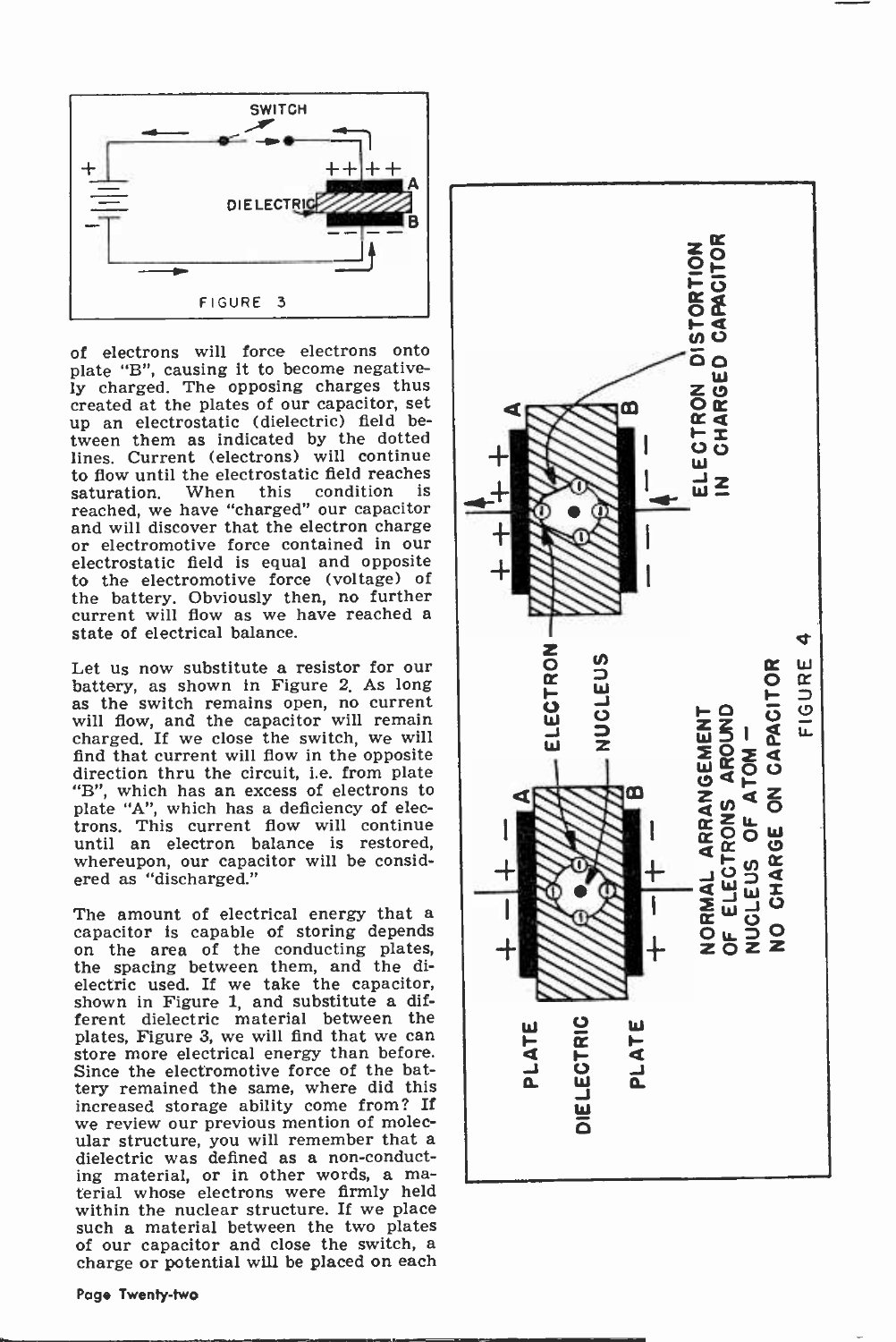

side by the battery, creating an electrostatic field. The effect of this field on our dielectric will cause the atoms in contact with the positive plate to lose some of their electrons to this plate, which, as ex- plained earlier, will create an excess of electrons at the negative plate. The atoms which have lost electrons to the positive plate are now in a state of unbalance and thus have a high affinity to electrons of neighboring atoms deeper within the dielectric material. Because of the strong nuclear binding forces of these deeper atoms, the electrons are not torn loose, but move in a distorted orbit toward the positive plate, Figure 4. As we move deep-<br>er into the material we would eventually reach a state of balance between the posi-<br>tive and negatively charged plates of our capacitor. As we progressed further toward the negative plate, we would dis-<br>cover that the nuclear electrons near this plate were again in a distorted orbit due to the repelling charge created by the ex- cess of free electrons. The distortion of these orbits causes a change in the nuclear field of the atoms of our dielectric material and tends to neutralize the field created by the charge on the capacitor plates. The total dielectric field, therefore, consists of not only the electrostatic field created by the capacitor plates, but also the fields around the atoms in the dielectric material. Thus, more electrons are<br>allowed to flow out of plate "A" with a corresponding increase of electrons at plate "B."

 $\cdots$ d i. andred medianti $\blacksquare$  ....  $\blacksquare$ 

From the foregoing, we can see that while Direct Current cannot actually flow though a capacitor, there is current flow at the instant of applied voltage to the<br>cicuit, at which time current flow ceases. In the case of Alternating Current the ac-<br>tion is essentially the same, except that here we have an applied voltage that is constantly changing, as well as reversing polarity. Our capacitor no sooner becomes Figure 5A, than the voltage reverses, the capacitor discharges, and then charges to an opposite polarity on the other half of the cycle, Figure 5B. We, therefore, have current flowing in such a circuit at all times, and we can see that instead of flowing through the capacitor, the current actually flows in and out.

From the foregoing, it should also be quite evident why we will not have phase reversal in a normal capacity-coupled circuit. Further, we should now be able to understand how signal bias is achieved.

In Figure 6, we have a triode tube operating as a separator, which illustrates one typical operation of a capacitor. Into the grid of this tube, we are capacity -coupling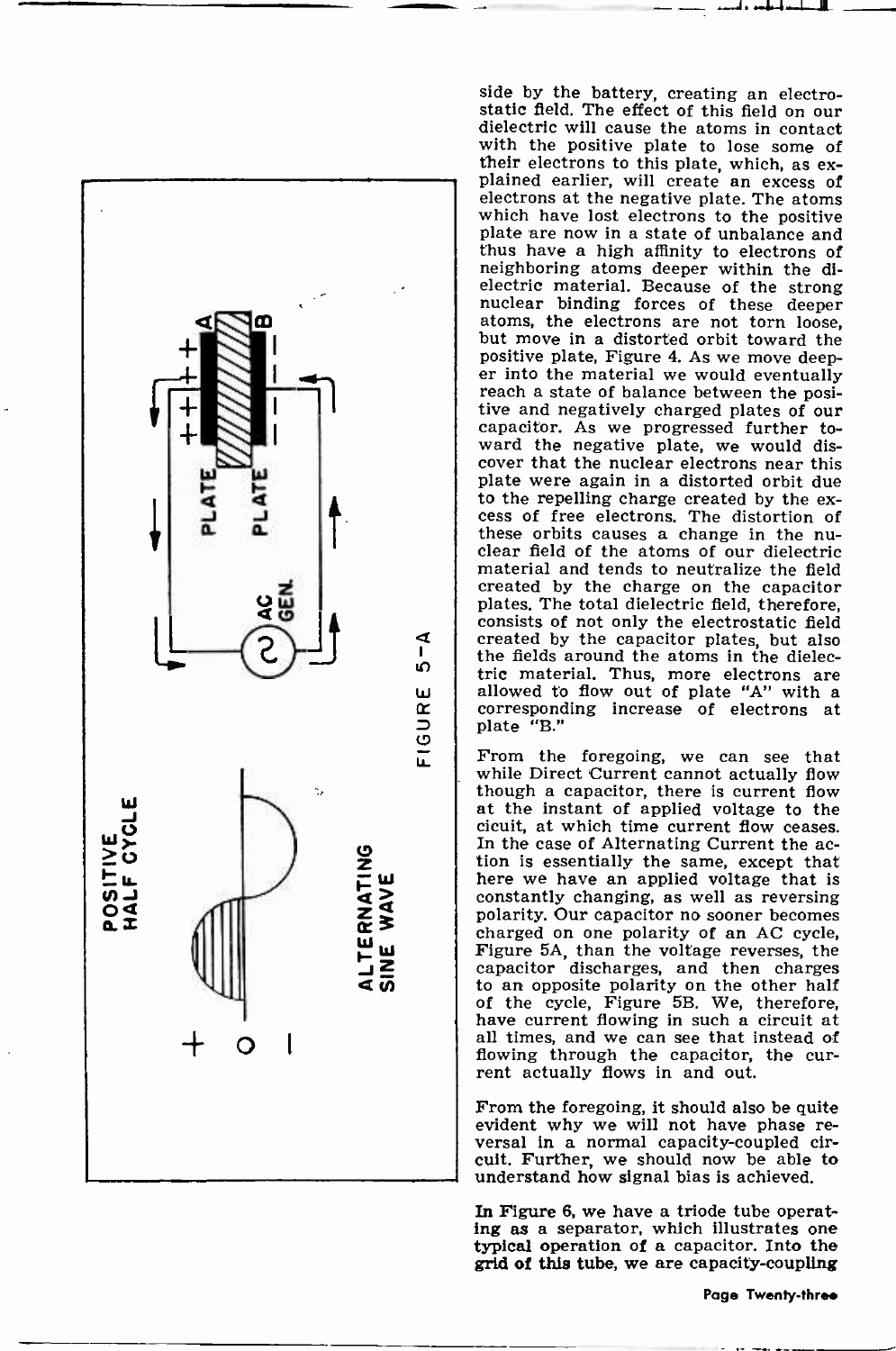

Page Twenty-four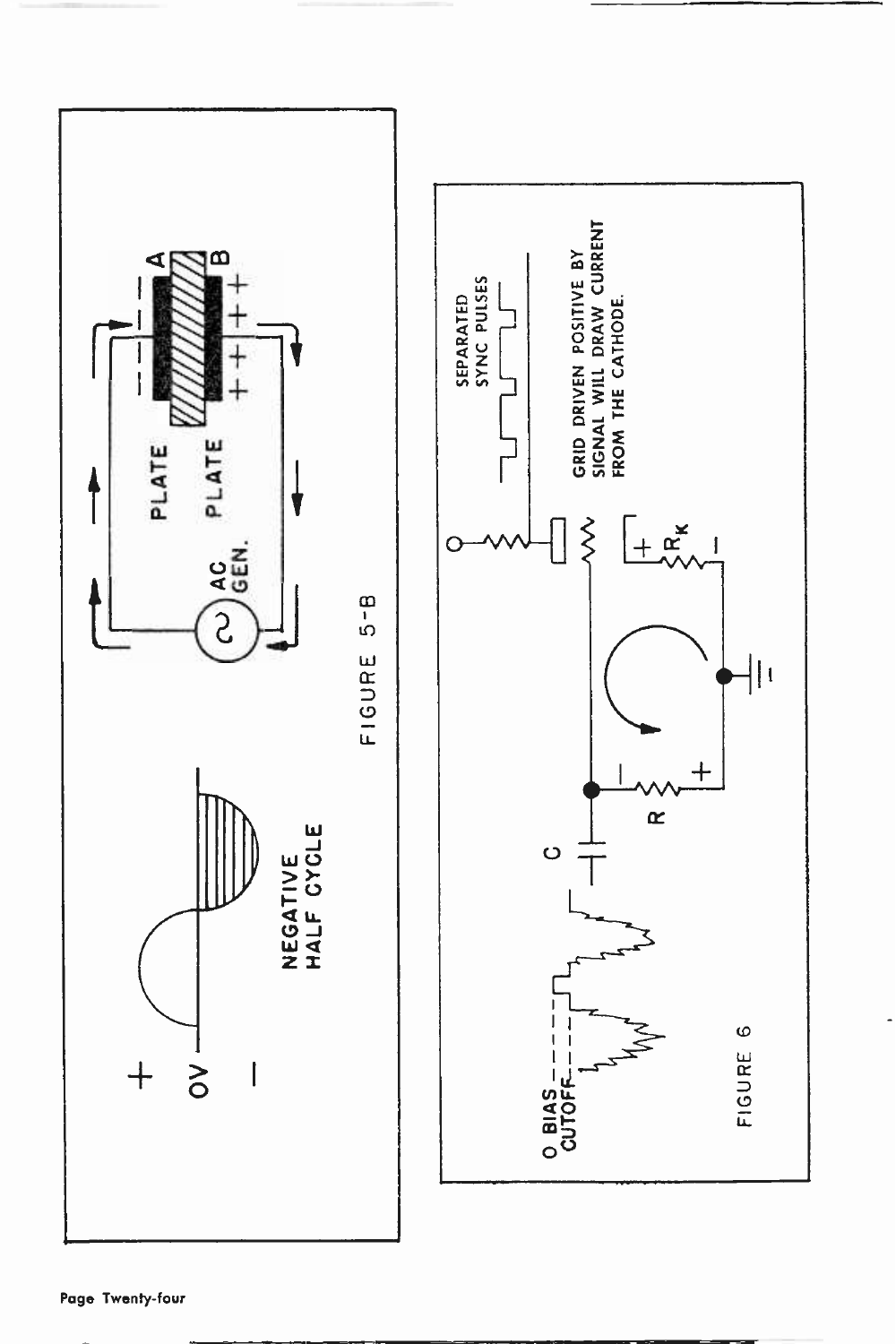a positive going composite video signal.<br>The function of our circuit in this particular instance is basically sync-pulse<br>separation. In other words, we want to This circuit will always "clamp" at the separation. In other words, we want to This circuit will always "clamp" at the separate the sync-pulses from the blank-<br>same level. If the applied signal decreases, separate the sync-pulses from the blanking and video. In order to accomplish this, no grid current will flow for a few cycles, we must place a negative bias or voltage and there will be no charge applied to on the grid which will cause the tube to "C." At some cut-off everything below the sync -pulse level and allow conduction only during<br>the more positive excursion of the syncwhich is explained as follows:

When we apply the positive composite sig-When we apply the positive composite sig-<br>nal to the grid by means of capacitor "C," istics of the tube itself. This is determined the grid will be driven positive to the peak value (voltage) of the signal. The grid now being positive will start to draw grid current. This current will flow from cathode to grid. (There is always an ex-<br>ground to cathode to grid, and back to ternal return path in the grid circuit conground to cathode to grid, and back to ground through the grid return resistor, nected between the left-hand side of C and thereby creating a negative DC charge on ground in Fig. 6.) This grid current charges<br>the grid side of the capacitor. (See Figure  $\circ$  C so that it's right hand plate is negative<br>6). When the sync-pulse ends and the sig- 6). When the sync -pulse ends and the signal drops toward a less positive level, ca-<br>pacitor "C" will commence discharging tion, grid current will cease and capacitor<br>through resistor "R." By properly choosing C will discharge through R. The discharge through resistor "R." By properly choosing the values for "C" and "R," so as to set the charge and discharge time of "C," we can create a relatively constant negative



### Judge For Yourself

We know this sounds like an old joke but "But don't worry Mother," he quickly asaccording to Bill Gold of the Washington Post, it actually happened in a nearby County Circuit Court.

The judge was hearing a domestic relations case and the issue was the amount of money a husband should pay for the support of his wife and children.

After listening to the evidence and ponder-<br>ing his decision for awhile, the judge ing his decision for awhile, the judge stewardess approach a woman passenger turned to the woman and said: "I'm going and ask of she would like to remove her to give you \$30 a week."

The husband's face brightened. "Thanks, "No thanks," the w<br>your honor" he said "and I'm going to ting off at Chicago." your honor," he said, "and I'm going to try to chip in a little from time to time myself."

This was probably the same judge who asked the defendent on the stand: "Have<br>you ever been up before me?" The reply you ever been up before me?" The reply ''L'<br>was: "I don't know judge. What time do is you get up?"

In a Sunday School class discussion of temperance, one mother related that she "Well," sighed the husband, "We've just learned how well she had taught her chil-<br>learned how well she had taught her chil- had a letter from a girl in Chicago--and learned how well she had taught her children the evils of liquor when her youngest, she's suing us for breach of promise."

DC bias on the grid of the tube of whatever voltage we desire.

pulse itself. One means of obtaining such tip of sync, regardless of signal ampli-<br>a negative voltage is by "signal bias," tude, will always drive the grid slightly<br>which is explained as follows: positive. The cut-off leve and there will be no charge applied to the reduced signal will again drive the grid positive, and the tube will then clamp at this new level. You will find that the tip of sync, regardless of signal amplitude, will always drive the grid slightly be determined by the amount of signal istics of the tube itself. This is determined by the design of the circuit.

> This current will flow from ground to cathode to grid. (There is always an exground in Fig. 6.) This grid current charges C so that it's right hand plate is negative the input signal goes in a negative direction, grid current will cease and capacitor current through R now produces a bias voltage that is applied to the grid of the tube.

> > $-n r$  i $-$

a TV cowboy fan, brought her a picture he had drawn of a cowboy in a saloon.

sured her. "He isn't going to drink any-<br>thing. He just went in there to shoot a<br>man."

#### JET AGE

A fellow told us he boarded a Boston-to-<br>Los Angeles jet airliner a short time ago.<br>After the plane took off, he overheard the and ask of she would like to remove her coat.

"No thanks," the woman said. "I'm get-

A bride of a few days noticed that her husband was feeling rather blue.

"Darling," she pleaded, "I know something<br>is bothering you and I want you to tell me what it is. After all, your worries are not just your worries now-they're our wor- ries."

"Well," sighed the husband, "We've just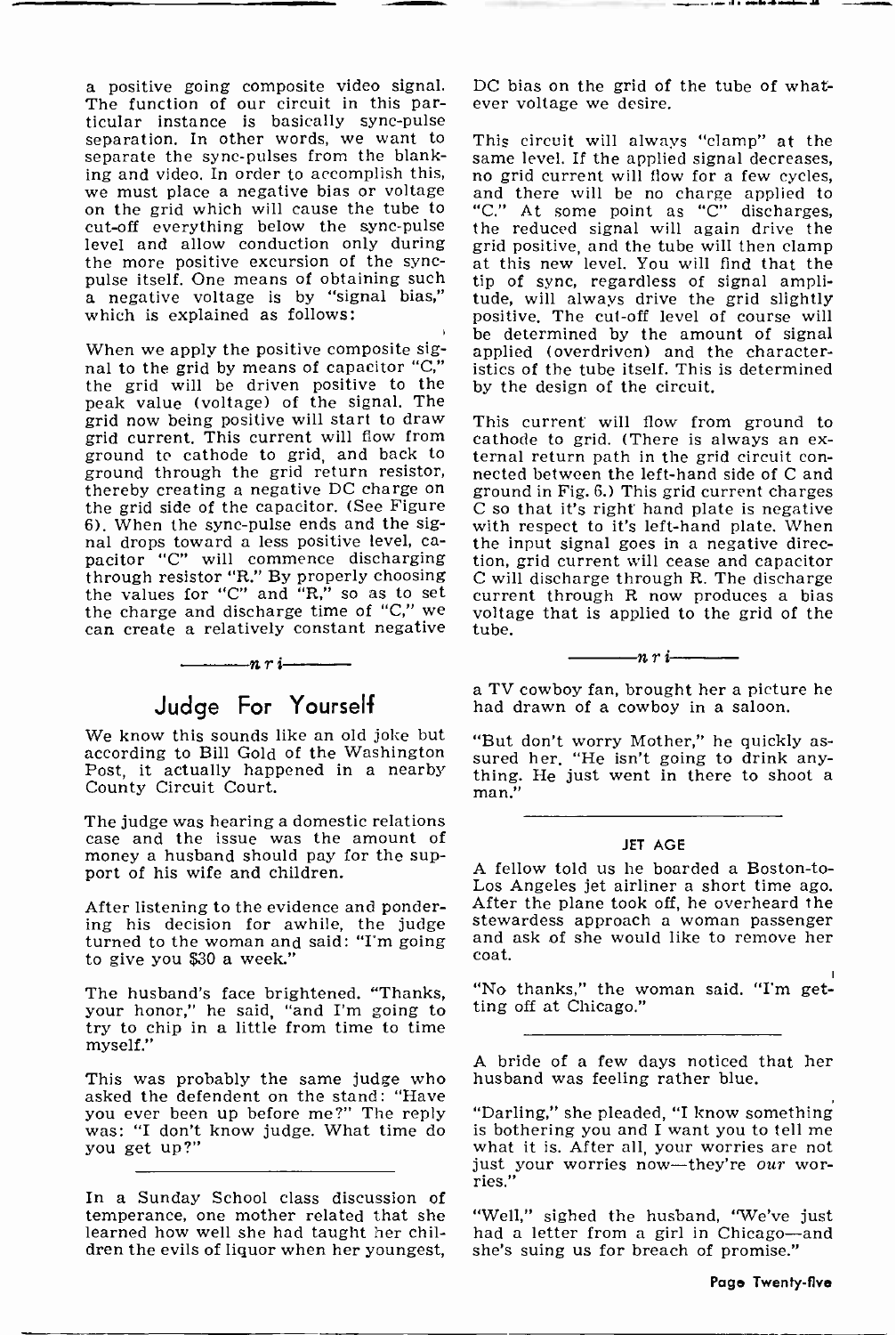



| Thomas Hull President             |  |
|-----------------------------------|--|
| F. Earl Oliver  Vice President    |  |
| John Babcock Vice President       |  |
| Roland Tomlinson Vice President   |  |
| Howard Smith Vice President       |  |
| Theodore E. Rose  Executive Sect. |  |

### Chapter Chatter

LOS ANGELES CHAPTER'S Chairman Eugene DeCaussin appointed new member<br>Ralph Clements as Chairman of a newlyformed Entertainment Committee. Ralph Clements selected Kenneth Williams and Earl Dycus to assist him in fulfilling the duties of this committee. There followed these booklets. At each meeting a num-<br>a discussion on the proposal that the Chap- ber of pages of these booklets are assigned a discussion on the proposal that the Chapter show more films on Electronics at its<br>meetings. Ralph Clements stated that he can get all the films on Electronics offered by RCA, by whom Ralph is employed. Earl Dycus said he would try to get similar films from the Pacific Telephone Company, indicating that this company offers to loan indicating that this company offers to loan<br>films devoted to Electronics and the ap-<br>plication of Electronics to the telephone<br>industry. These films are available to clubs<br>a special meeting at Blake's Bestaurant in and similar organizations simply for the asking.

Lee Chavez resigned as Treasurer but has remained and will remain a member of the Chapter. The members voted to have a social period was held, during which Secretary Earle Allen take over the Treasurer's duties temporarily.

The Chapter has been making plans for a big party to be held in June. All members, active or inactive, are cordially invited.

SAN FRANCISCO CHAPTER members<br>were shown two films on transistors by were shown two films on transistors by Anderson Sidney Mahler on his movie projector. given the films were brought in by Anderson we Royal. Booklets entitled "Transistor Fundamentals and Applications" were also



:San Francisco Chapter celebrating its first an- niversary.

brought to this meeting by George Law for distribution to all the members.

At the next meeting Chairman Arthur Ragsdale and Anderson Royal led a discussion on the subject matter treated in these booklets. At each meeting a numto the members for home study and the information contained in these pages is discussed at the next meeting.

Charles Kilgore has been admitted to membership. Welcome to the Chapter,

a special meeting at Blake's Restaurant in Springfield. The meeting was addressed Howard Smith and the Chapter's former Technical Advisor, Lyman Brown. After the meeting refreshments were served and door prizes were given out.

At the previous meeting, a shop meeting, a member brought in an NRI scope which was part of a course he is taking. The on the right side of the screen. After examination of the patterns shown in the text it was decided that this was normal. giving him a difficult time; his troubles were soon cleared up, too.

The latest members admitted to membership are George Desnoyers and Joseph Rufo. Our congratulations to these new members. Incidentally, the last-named was one of the signers of the petition for the Chapter's charter.

NEW ORLEANS CHAPTER for sometime now has featured talks and demonstrations on TV servicing by Mr. Gaston Galjour at its meetings. These talks and demonstrations have proved very popular with the members.

DETROIT CHAPTER welcomed Mr. Dean Fessenden of the Bell Telephone Company, who gave a very good demonstration on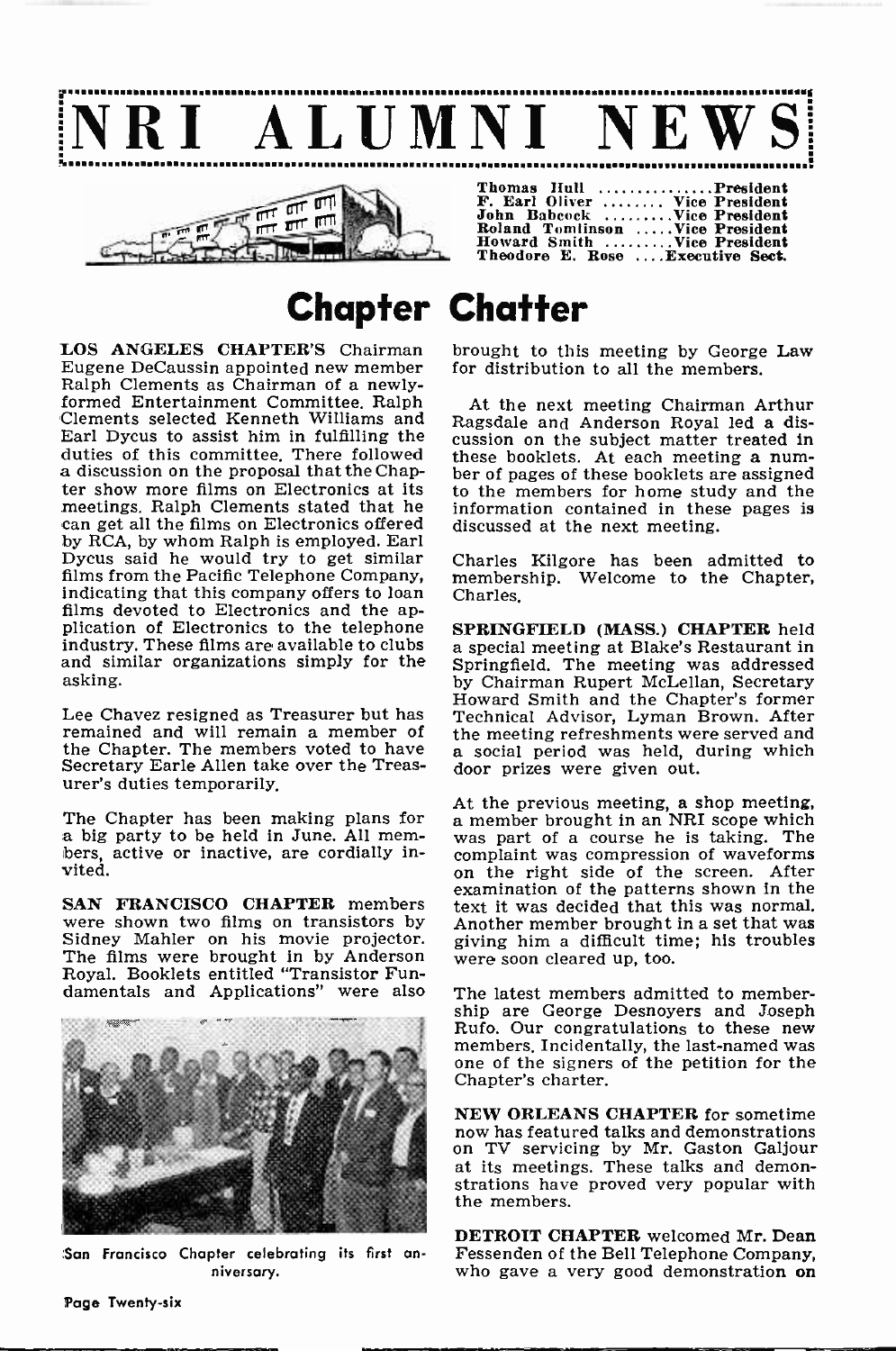meeting Mr. Ferrington, also of Bell Telephone, spoke on "Tomorrow's Magic."

Members are still working on the Chap-<br>ter's TV demonstration board. This is a big job and takes a lot of time, but the new members! results should make the effort well worthwhile.

SOUTHEASTERN MASSA-**CHUSETTS CHAPTER'S** Walter Adamiec to give a talk on transistors. This was led a discussion on series and parallel arrangements of resistors and condensers, also multivibrators. The members rehashed long forgotten formulas, determined voltage drops and relative power handling went through the transistor with such age drops and relative power handling capacities of various component arrangements. The discussion then turned to prac-<br>tical circuits, and a typical multivibrator was analyzed, as well as a diode detector.

John Alves demonstrated his CRT Re-<br>juvenator and charged the tube in a rejuvenator and charged the tube in a re-

ceiver loaned to the Chapter by Walter Adamiec.

The Chapter some-<br>time ago obtained a<br>TV chassis in good<br>condition but minus the pix tube. A new tube was purchased by the Chapter and Walter Adamiec demonstrated the correct  $\left| \begin{array}{c} \text{income.} \\ \text{rhs.} \text{fo} \end{array} \right|$ lation procedures.<br>The receiver will be available for demonstrations from now on.

IT HAD TO COME Higher NBI Alumni Association Dues

Present membership dues were adopted in<br>long ago—before World War II, in fact.<br>Despite inflation and sharply rising costs<br>that have raised prices of some things<br>has valiantly held the line. It can't do it<br>has valiantly hel any longer. Operating costs are exceeding<br>income.

This forced the Board of Trustees of the NRI Alumni Association to vote higher dues effective July 1, 1960. The new rates are \$3 for one year or \$5 for a two-year membership.

FLINT (SAGINAW VALLEY) CHAPTER<br>reports its officers for the current year as follows: George Rashead, Chairman; Andrew Jobbagy, Vice -Chairman; Arthur Clapp, Secretary; Aaron Triplett, Treasurer; H. A. Gillean, Sergeant at Arms; friends and there are cases where mem-Andrew Jobbagy, Jr., Publicity Director. (This is not the first time that George Rashead has been elected as Chairman, ployed by other members having served the Chapter in that ca-<br>rightly takes pride in this. having served the Chapter in the Chapter in the Chapter in the Chapter in the case of the Chapter in the Chapter in the Chapter in the Chapter in the Chapter in the Chapter in the Chapter in the Chapter in the Chapter in t

Following the election, Andrew Jobbagy, Sr., gave a report on his recent visit to England, Scotland and Ireland. The mem- man Howard Tate is in charge of this bers found his talk so interesting and project. At this meeting, however, Chairentertaining that he was scheduled to tell more about his journey at a future meeting.

cartoon.

how micro waves work. At the following PHILADELPHIA-CAMDEN CHAPTER remeting Mr. Ferrington also of Bell Tele- ports still more new members—this time PHILADELPHIA-CAMDEN CHAPTER re-John W. Davis, Andrey Juszciewicz and William R. Wells. The last-named is the brother of the Chapter's Librarian. brother of the Chapter's Charles W. Wells. Our welcome to these

> Bill Kuyken, Field Engineer of the Philco Corp., and Bill Craw, Service Manager of the J. M. Otter Co., attended a meeting to give a talk on transistors. This was transistors that the Chapter has had. With the help of a 33 m/m film strip projector and a tape recorder, Mr. Kuyken ease that when he was finished, the sixtyfive members present knew what the transistor was about. Schematics were distributed to the members and some were left over for those members who were un-<br>able to make it to the meeting. Mr. Kuyken's very thorough talk on trouble-

shooting the trans-ISTOR SET MANNOUNCEMENT Seem very simple.

> The next meeting consisted of a visit to the WCAU Transmitting Studio for which fifty - five members Jules Cohen visited the studio about four years ago but says<br>that he was as much impressed with this<br>second visit as he was with the first one.

The Chapter is overjoyed with the large attendance at its meetings. It seems that the members cannot wait until the next meeting to get together again. These Chapter meetings have made it possible for some of the members to make real bers have become partners with other<br>members and some who have been employed by other members. The Chapter

lations and best wishes to these officers! PITTSBURGH CHAPTER has purchased a transistor Radio kit and a supply of transistors, to serve as the main project for the next several meetings. Vice-Chairman Howard Tate is in charge of this man Tom Schnader explained the theory and discussed the operation of transistors.

The next meeting featured movies on tivities, former Secretary Ray Bender was Exploring Satellites and a Muscle Beach forced to resign his office. The Chapter Due to an increase in his business ac- tivities, former Secretary Ray Bender was forced to resign his office. The Chapter fully appreciates the valuable services

#### . . . . . . . . .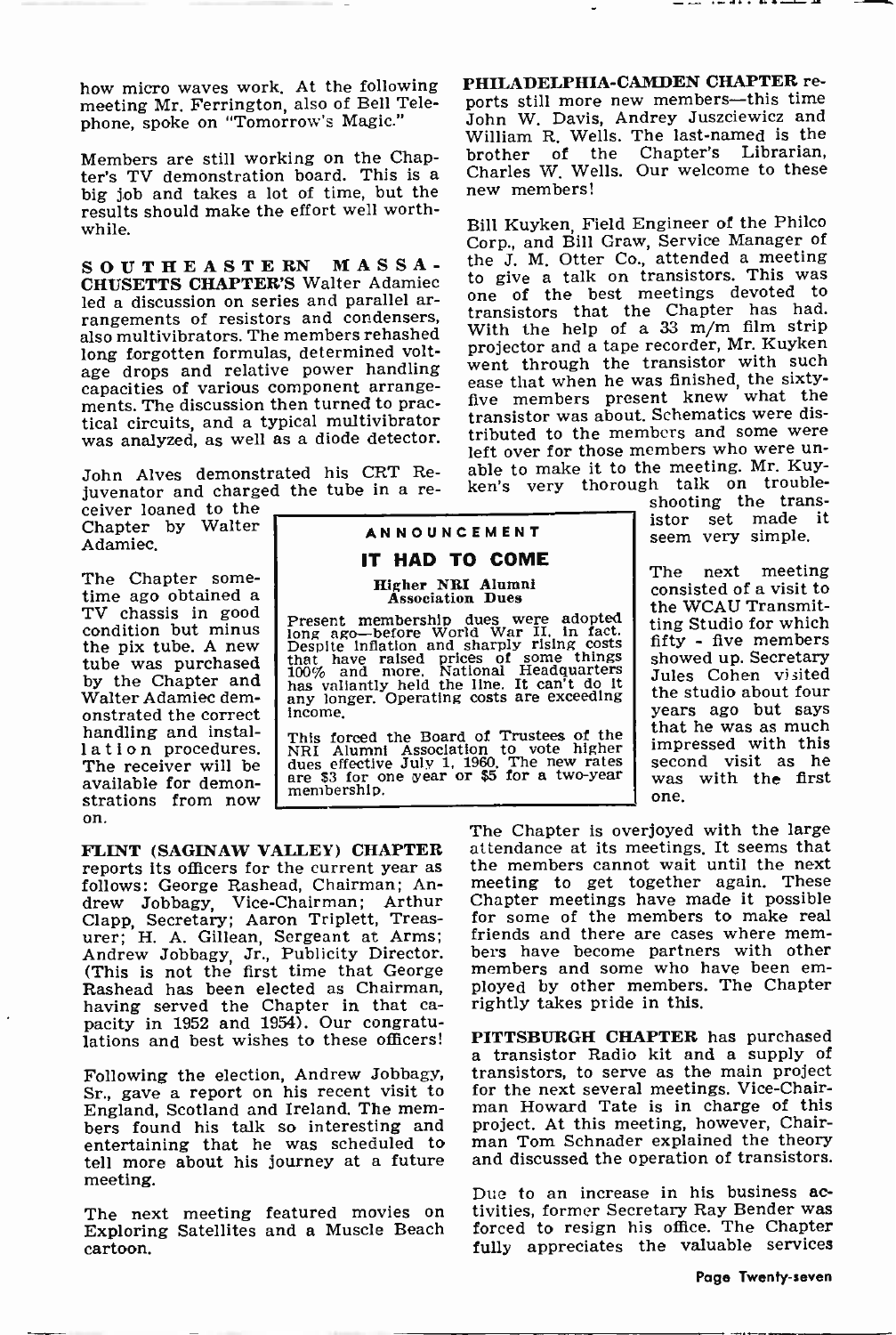#### Directory of Local Chapters

Local chapters of the NRI Alumni Association cordially welcome visits ;rom all NRI students and graduates as guests or prospective mem-<br>bers, For more information contact the Chair-<br>man of the chapter you would like to visit or<br>consider joining.

CHICAGO CHAPTER meets  $8:00$  P.M., second has also begun a nev and fourth Wednesday of each month,  $666$  on transistor circuits. and fourth Wednesday of each month, Lakeshore Dr., West Entrance, 33rd Fl Lakeshore Dr., West Entrance, 33rd Floor, Marie et al., 2001 N. Norica, Chicago, Ill.

DETROIT CHAPTER meets 8:00 P.M., second and fourth Friday of each month, St. Andrews Hall, 431 E. Congress St.. Detroit. Chairman: James Kelley, 1140 Livernois, Detroit, Mich.

FLINT (SAGINAW VALLEY) CHAPTER || 第<br>meets 7:30 P.M., second Saturday of each<br>month, 3149 Richfield, Flint. Chairman:<br>George Rashead, 338 E. Marengo Ave., Flint, Mich.

HAGERSTOWN (CUMBERLAND VALLEY)<br>CHAPTER meets 7:30 P.M., second Thursday<br>of each month. North Hagerstown Senior High<br>School, Hagerstown, Md. Chairman: J. How-<br>ard Sheeler, 300 Walnut St., Shippensburg, Pa.

LOS ANGELES CHAPTER meets 8:00 P.M., second Friday and last Saturday of each month. 11523½ S. Broadway. Los Angeles.<br>Chairman: Eugene DeCaussin. 5870 Franklin<br>Ave., Apt. 407, Hollywood, Calif.

Box 356, Pewaukee, Wis.

MINNEAPOLIS-ST. PAUL (TWIN CITY)<br>CHAPTER meets 8:00 P.M., second Thursday<br>of each month. Walt Berhee's Radio-TV Shop, 91<br>915 St. Clair St., St. Paul. Chairman: Kermit 91<br>Olson, 5705 36th Ave., S., Minneapolis, Minn. 91

NEW ORLEANS CHAPTER meets 8:00 P.M., second Tuesday of each month, home of Louis Grossman, 2229 Napoleon Ave., New Orleans. Chairman: Herman Blackford, 5301 Tchoupi- toulas St., New Orleans, La.

NEW YORK CITY CHAPTER meets 8:30 P.<mark>M.,</mark> first and third Thursday of each month. St. field Marks Community Center, 12 St. Marks Pl., C.<br>New York City Chairman: David Spitzer, 2052 81st St. Brooklyn. N. Y.

PHILADELPHIA -CAMDEN CHAPTER meets 8:00 P.M., second and fourth Monday of each - CE<br>month, Knights of Columbus Hall, Tulip & en<br>Tyson Sts. Philadelphia. Chairman: Herbert - sis Emrich, 2826 Garden Lane, Cornwell Heights, Pa.

PITTSBURGH CHAPTER meets 8:00 P.M., first Thursday of each month, 134 Market Pl., Pittsburgh. Chairman: Thomas D. Schnader, R.D. 3. Irwin. Pa.

SAN FRANCISCO CHAPTER meets 8:00 P.M.. Te<br>first Wednesday of each month. Palm Ave. &<br>Geary St . San Francisco. Chairman: J. Arthur<br>Ragsdale. 1526 27th Ave., San Francisco, Calif. th

SOUTHEASTERN MASSACHUSETTS CHAP-<br>TER meets 8:00 P M., last Wednesday of each<br>month. home of John Alves, 57 Allen Blvd.,<br>Nwansea Mass Chairman: Arthur Hubert, T1<br>1566 Pleasant St., Fall River, Mass. vo

SPRINGFIELD (MASS.) CHAPTER meets Y (M P M first Friday of each month. U. S. Army Hdgts Building. 50 East St.. Springfield.<br>and on Saturday following the third Friday of Theoret McLellan, 233 Grove St., Chicopee Falls, and<br>Rupert McLellan, 233 Grove St., Chicopee Falls, and

that Ray has rendered to his fellow mem- bers. Jim Wheeler is the new Secretary of the Chapter.

NEW YORK CITY CHAPTER'S Tom Hull has continued with his educational series of lectures on "basic fundamentals" and has also begun a new series of lectures



Frank Zimmer (fifth from left) demonstrating his hi-fi equipment to members of the New York City Chapter.

MILWAUKEE CHAPTER meets 8:00 P.M., tor trouble-shooter, is keeping the mem-<br>third Monday of each month. Radio-TV Store bers well informed on how to check for<br>& Shop of S. J. Petrich, 5901 W. Vliet St., Milwaukee. Chairman: Jim Eaddy, the Chapter's expert transistor trouble-shooter, is keeping the memthe various troubles encountered in transistor Radios.

> Frank Zimmer brought his Hi-Fi equipment to a meeting and demonstrated how a good Hi-Fi set-up could make any kind of recording sound good. Frank played many records, from the one-sided records dating back to the 1920's to the later shellac -covered cardboard records, and then some present-day recordings. The members agreed that this was a very educational and entertaining evening and expressed the hope that there would be more on Hi-Fi in the near future.

CHICAGO CHAPTER used up almost an entire meeting in a discussion of transistors. Secretary Frank Dominski displayed two instruments he had assembled from kits. One was a simple transistor tester and the other one a signal injector used for signal tracing.

Ted Rose, Executive Secretary of the NRI Alumni Association, was a guest at new NRI Portable Transistor Receiver<br>and passed it among the members, who were obviously quite impressed with it. The remainder of the evening was devoted to an informal discussion and to working on a small receiver brought in by Robert Kirtley.

The latest member of the Chapter is Bolivar Santiago. Glad to number you among the members, Bolivar!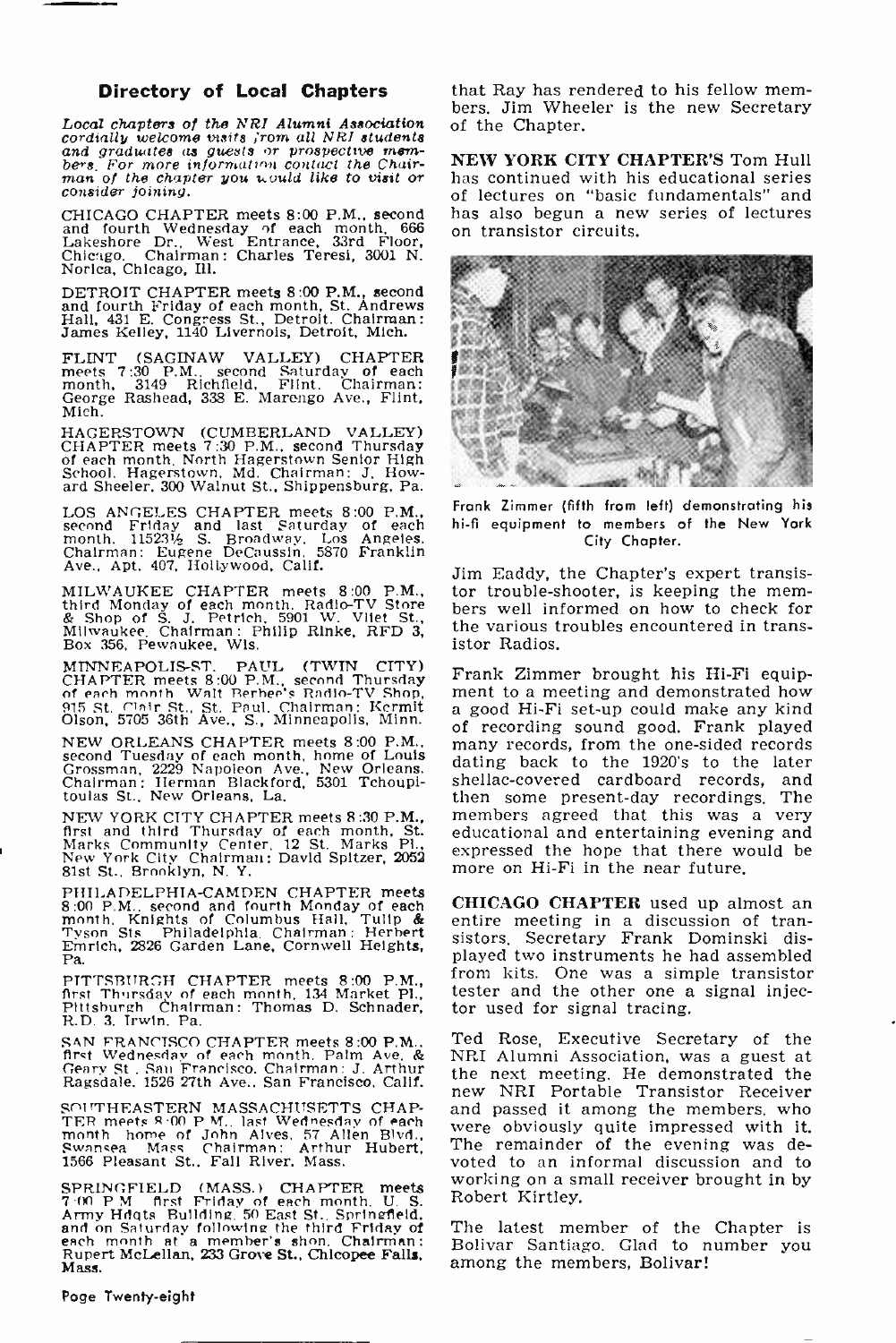HAGERSTOWN (CUMBERLAND VAL-<br>LEY) CHAPTER'S John Pearl undertook a discussion on measuring peak-to-peak<br>voltages with the oscilloscope. John is an instructor in Radio and Television in the North Hagerstown High School. At the same meeting Harry Straub conducted a stereophonic tape recorder demonstration.

MILWAUKEE CHAPTER at recent meetings has continued with general discussions on TV receivers, including how the resistor circuit works in TV sets.

The latest member to be admitted to membership is Halvor Wolfe. Welcome to the Chapter, Halvor.

MINNEAPOLIS-ST. PAUL (TWIN CITY) CHAPTER customarily elects its officers each spring to serve until the following<br>spring. The officers to serve for the current year are: Kermit Olson, Chairman; John Babcock, Secretary; M. C. Lundgren, Vice -Chairman; Paul Donatell, Treasurer; and R. Thompson, Sergeant -at -Arms. Our congratulations to these officers.

The Chapter has been giving some happy and thought and study to the problem of achievement.





Twin City Chapter's Chairman Kermit Olson, Secretary John Babcock and Treasurer Paul Donatell being sworn into office by Ted Rose, Executive Secretary of the NRIAA.

charges made for Radio-TV service work, and also to plans for the summer sessions.

Secretary John Babcock's daughter Karen Ann won a four-year university scholarship awarded by the Ford Motor Company Fund to children of Ford employees. Mr. and Mrs. Babcock are naturally very happy and proud of their daughter's

nri-

#### **SUCCESS**

Outside of the Fountain of Youth, the thing most searched for is the formula for living a successful life. Maybe you've found yoursif you haven't, maybe this will do it for you . . . .

He has achieved success who has lived well, laughed often and loved sincerely; who has gained the respect of men and women and the love of children; who has filled his niche and accomplished his task; who has looked for the best in others and given his best in return; who has left the world a better place than he found it, whether by growing a rose, writing a poem, or rescuing a soul; who has never lacked appreciation of earth's beauty or failed to express it; whose life was an inspiration  $\dots$   $\dots$  and whose memory is of his great friendship with God . . . . . .

Douglas MacCrae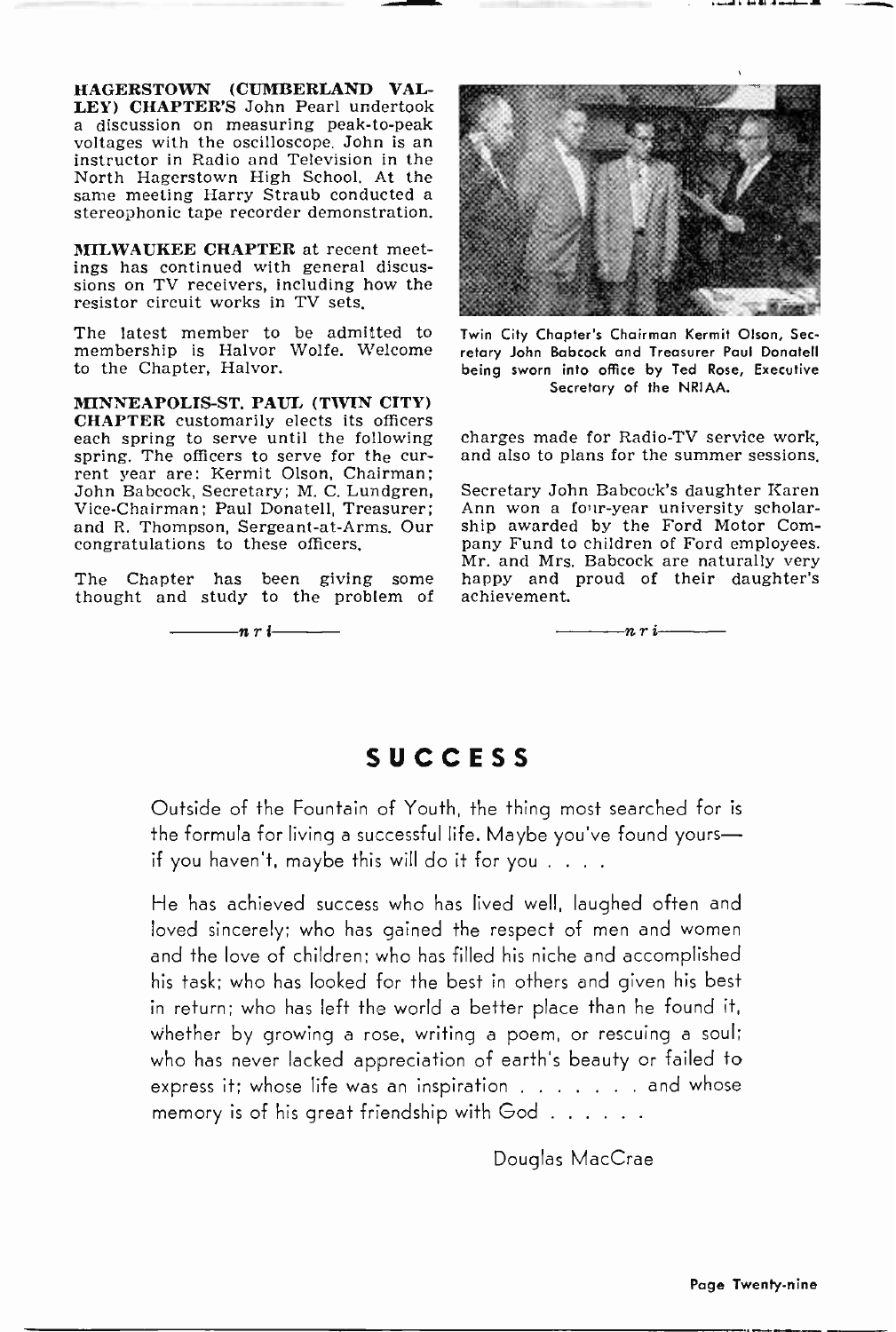NEW-------easy-to-build-------NRI Kit



## Portable Transistor Receiver

### Outstanding Features

Lots of power . . .

Excellent tone . . .

Plenty of volume . . .

Compact, convenient size and shape .. .

Good looking .. .

Four transistors. Superhet circuit. Long battery life. Directions for assembling are clear, easy to follow. No technical knowledge is needed.

#### HIGH SENSITIVITY

A four transistor receiver with sensitivity equal to many larger, more -expensive portables. Uses matched, pre -aligned i -f transformers; high Q loop; matched oscillator coil; high quality transistors. Cir-<br>cuitry includes a mixer oscillator, i-f stage which through reflexing also serves as the first af amplifier, a transistorized second detector, and power output stage.

#### EXCELLENT TONE

Big 4-inch speaker with full size output transformer delivers excellent tone quality-free of the "tinny" sound common to so many transistor portables. Top- notch performance indoors or out.

#### LONG BATTERY LIFE

Total current drain of this receiver is<br>only 15 ma. Nine volt transistor battery provides hours and hours of pleasant listening-even gives satisfactory results after battery voltage drops to half value. No problem getting replacements. A stock battery size for Radio-TV wholesalers.. Changing battery takes half a minute\_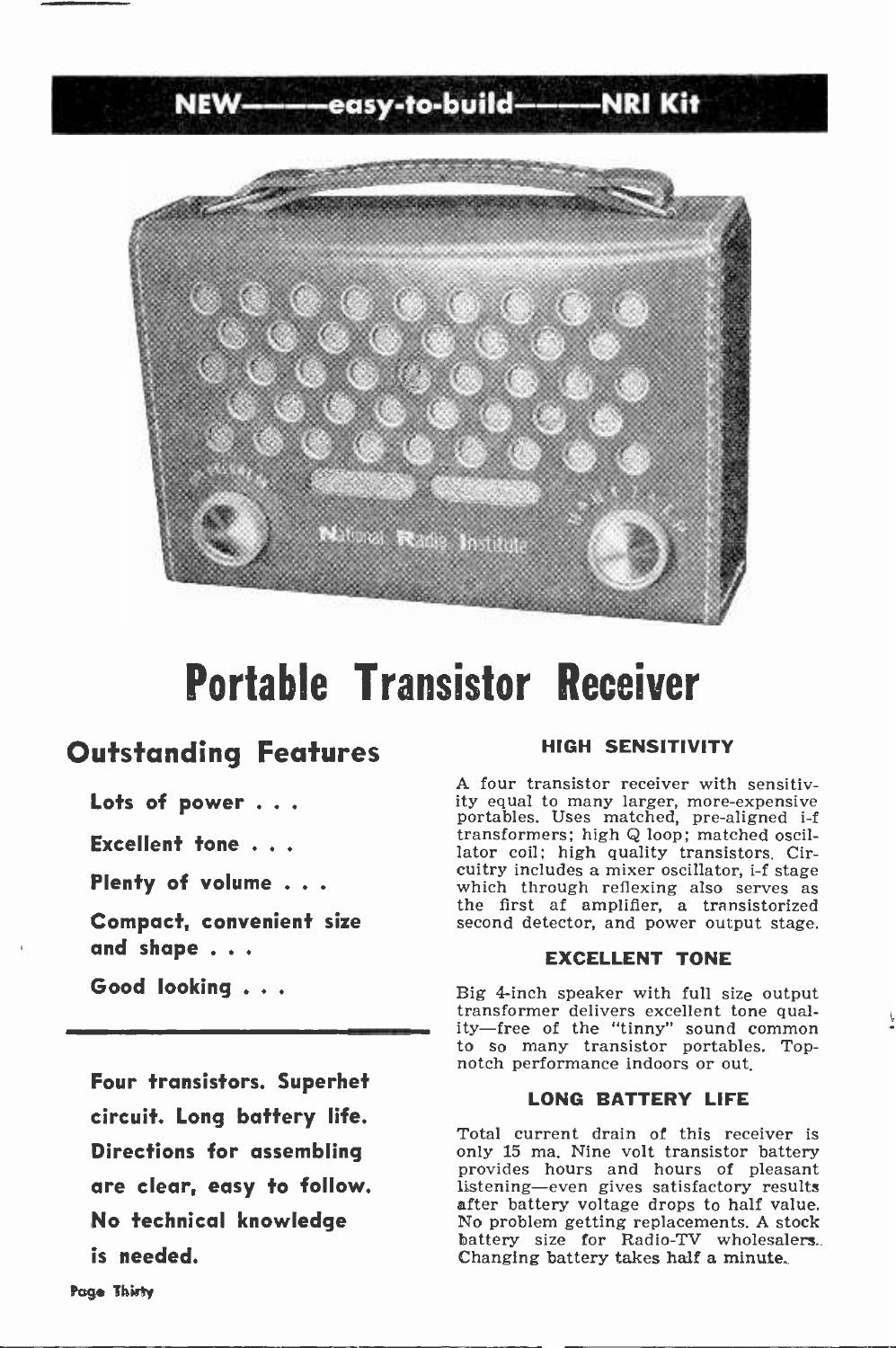#### EASY TO BUILD

The most easily assembled receiver of its games, picnics, hikes, cycling jaunts, and size we've seen yet. Build it in one eve- many other outdoor activities as well as ning. You need only a soldering iron, long-nose pliers, and side-cutting pliers. Fense authorities suggest every family Instructions tell you exactly what to do. keep a portable radio handy for use in Construction is clear and straightforward. case of emergenc Most hardware is pre-mounted for your<br>convenience on punched metal chassis.<br>Built to be handled like a portable—no delicate printed circuits in this receiver. Also available fully assembled at slight additional cost.

#### ATTRACTIVE STYLING

yet good looking case-the closest thing to brown cowhide-both in texture and 9-volt battery with<br>strength. Over-all measurements are just fourteen resistors 5% "high, 814" wide, 214" deep. Comfortable, flexible, strong carrying handle. five electrolytic capacitors Weight-including case and battery-two<br>pounds. Two controls - On/Off/Volume and Tuning.



Hundreds of uses ... You'll find hundreds

of uses for this low-cost transistor radio -it's perfect for baseball and football games, picnics, hikes, cycling jaunts, and private listening indoors. Also, civil defense authorities suggest every family keep a portable radio handy for use in marked on tuning dial.

#### Kit Contai:.s:

three transistor sockets<br>Housed in flexible, unbreakable, rugged, four matched transistor pre -punched aluminum chassis <sup>4</sup>-inch speaker with output transformer ferrite rod antenna two matched I.F. transformers two section tuning capacitor four matched transistors volume control and on -off switch 9 -volt battery with mounting clips seven ceramic capacitors hookup wire, solder, hardware carrying case with handle two dial knobs detailed instructions

| How to estimate Parcel Post charges<br>from D. C. |                 |
|---------------------------------------------------|-----------------|
| Local                                             | 26c             |
| Zones 1 & 2, up to 150 miles                      | 38¢             |
| Zone 3, 150 to 300 miles                          | 41 <sub>d</sub> |
| Zone 4, 300 to 600 miles $\dots\dots$             | 47 <sub>d</sub> |
| Zone 5, 600 to 1000 miles                         | 55c             |
| Zone 6, 1000 to 1400 miles $\ldots$               | 64 <sub>c</sub> |
| Zone 7, 1400 to 1800 miles $\ldots$               | 74¢             |
| Zone 8, over $1800$ miles                         | 83c             |

| -————— ORDER BLANK———                                                                  |  |
|----------------------------------------------------------------------------------------|--|
| NATIONAL RADIO INSTITUTE 3939 Wisconsin Ave., Washington 16, D. C.                     |  |
| 27 KT                                                                                  |  |
| l I enclos <del>e</del> \$ plus postage. Send items checked below.                     |  |
| Portable Transistor Receiver Kits, each \$19.95 cash OR \$9.90 herewith and two \$5.55 |  |
| monthly payments  27KT                                                                 |  |
| Assembled Portable Transistor Receivers, each \$23.95 cash OR \$12.50 herewith and two |  |
| \$6.30 monthly payments  20TE<br>Parcel Post                                           |  |
| 5% discount on cash orders of 3 or more receivers                                      |  |
|                                                                                        |  |
|                                                                                        |  |
|                                                                                        |  |
| (If you live in Washington, D. C., add 2% Sales Tax)                                   |  |